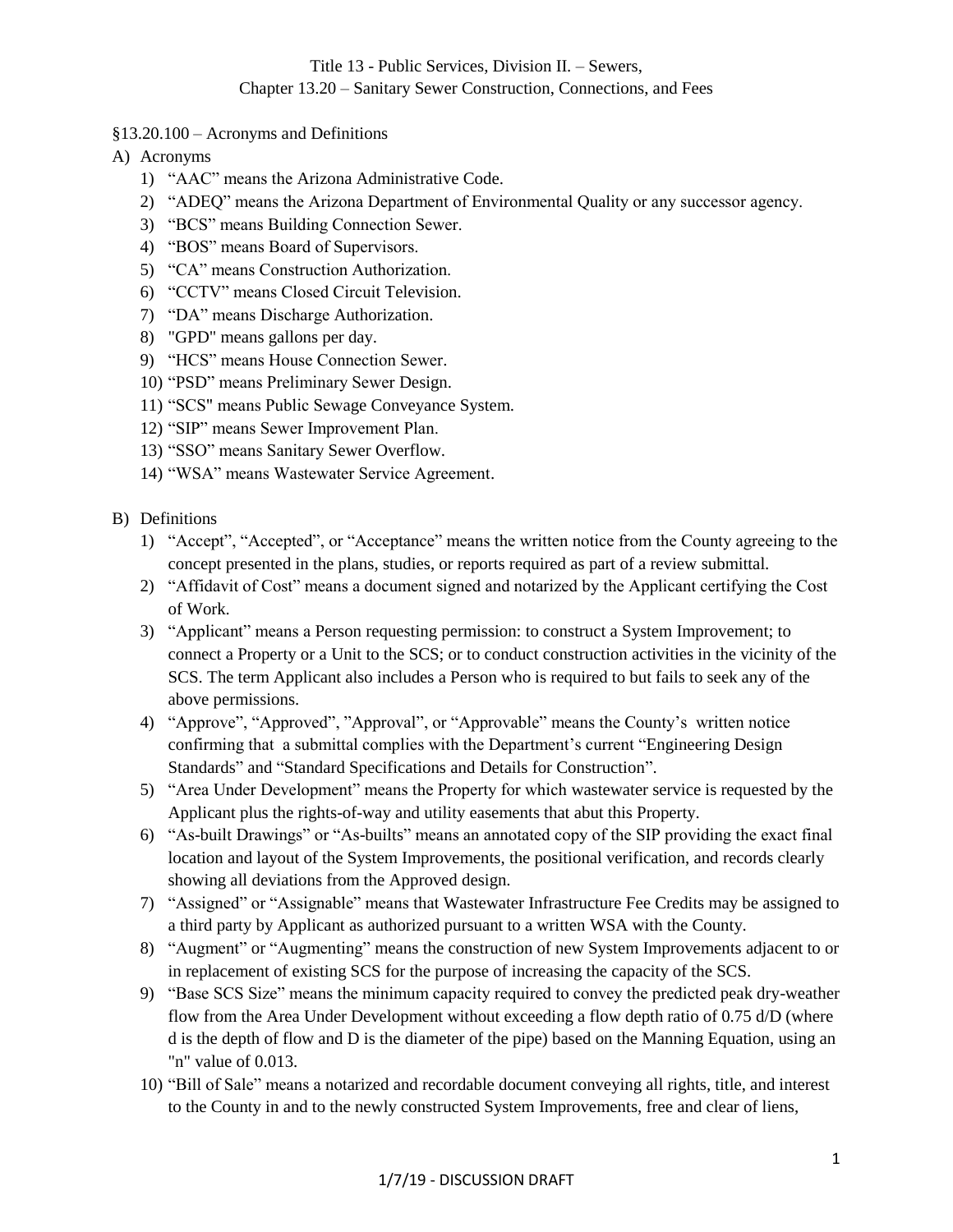claims, charges, and encumbrances. Bill of Sale includes proof of Transfer to County of all underlying Property rights required for operation and maintenance of the System Improvements.

- 11) "Building Connection Sewer" means the private sewer connecting a non-Residential building to the SCS.
- 12) "Capacity Allocation" means a formal commitment of SCS and treatment capacity for a proposed Development.
- 13) "Clearance" means written Acceptance of a third-party construction activity within proximity of the existing SCS.
- 14) "Combined Sewer" means a sewer capable of conveying both Wastewater and flows derived from storm flow, groundwater, or surface water.
- 15) "Commercial/Industrial" means a Property zoned or used for recognized Commercial or Industrial uses. Commercial/Industrial uses include, but are not limited to: restaurants; bars; laundromats; hotels; motels; offices; in-home businesses with rest room facilities provided primarily for customer use; service stations; barber shops; beauty salons; hospitals; nursing homes; schools; churches; penal institutions; utilities; car washes; medical and dental laboratories; pet clinics; bakeries; industries; manufacturing; machinery; and meat packing.
- 16) "Construction Documents" means plans, specifications, special provisions, and any other design documents required by the County for construction of System Improvements.
- 17) "Construction Permit" means for purposes of this Chapter, an authorization for the construction of a System Improvement.
- 18) "County" means the constitutional entity governing Pima County, Arizona.
- 19) "Cost of Work" means those costs incurred by a Developer when designing and constructing System Improvements. The term Cost of Work includes verifiable, actual costs resulting from: direct labor; material; equipment rental; reasonable contractor overhead; reasonable contractor profit; permitting; design; construction services; mobilization/demobilization; and on-site office rent and utilities. A partial list of costs not included in Cost of Work are those costs resulting from: property acquisition; interest on construction loans; attorney fees; Developer's oversight costs; contractor's indirect costs; and performance/payment bonds.
- 20) "Department" means the Pima County Regional Wastewater Reclamation Department or any successor County department.
- 21) "Developer" means, for purposes of this Chapter, one or more individuals, partnerships, or incorporated entities that contract with the County to design and construct System Improvements.
- 22) "Development" means, for purposes of this Chapter, one or more Properties in common ownership and which is under consideration for service by the Department.
- 23) "Director" means the Director of the Department or: (a) any employee of the Department to whom the Director may by order delegate the authority to carry out the functions under this Chapter; or (b) any person who is, by operation of law, authorized to carry out such functions.
- 24) "Flow-through" means Wastewater originating from Up-gradient Development that flows through a sewer located within a Development or municipality.
- 25) "Flow-through Sewer" means that portion of a sewer sized to accommodate Flow-through.
- 26) "House Connection Sewer" means the private sewer connecting a Residential building and the SCS. The term "HCS" does not include sewers connecting Multi-family buildings to the SCS.
- 27) "Inspector" means, for purposes of this Chapter, a Department staff member authorized by the Director to inspect those Sewage generation, conveyance, treatment, and disposal facilities associated with discharges to the SCS.
- 28) "Large Agency" means a unit of federal or state government or a federally recognized Indian tribe that has contracted or wishes to contract with the County for management or ownership of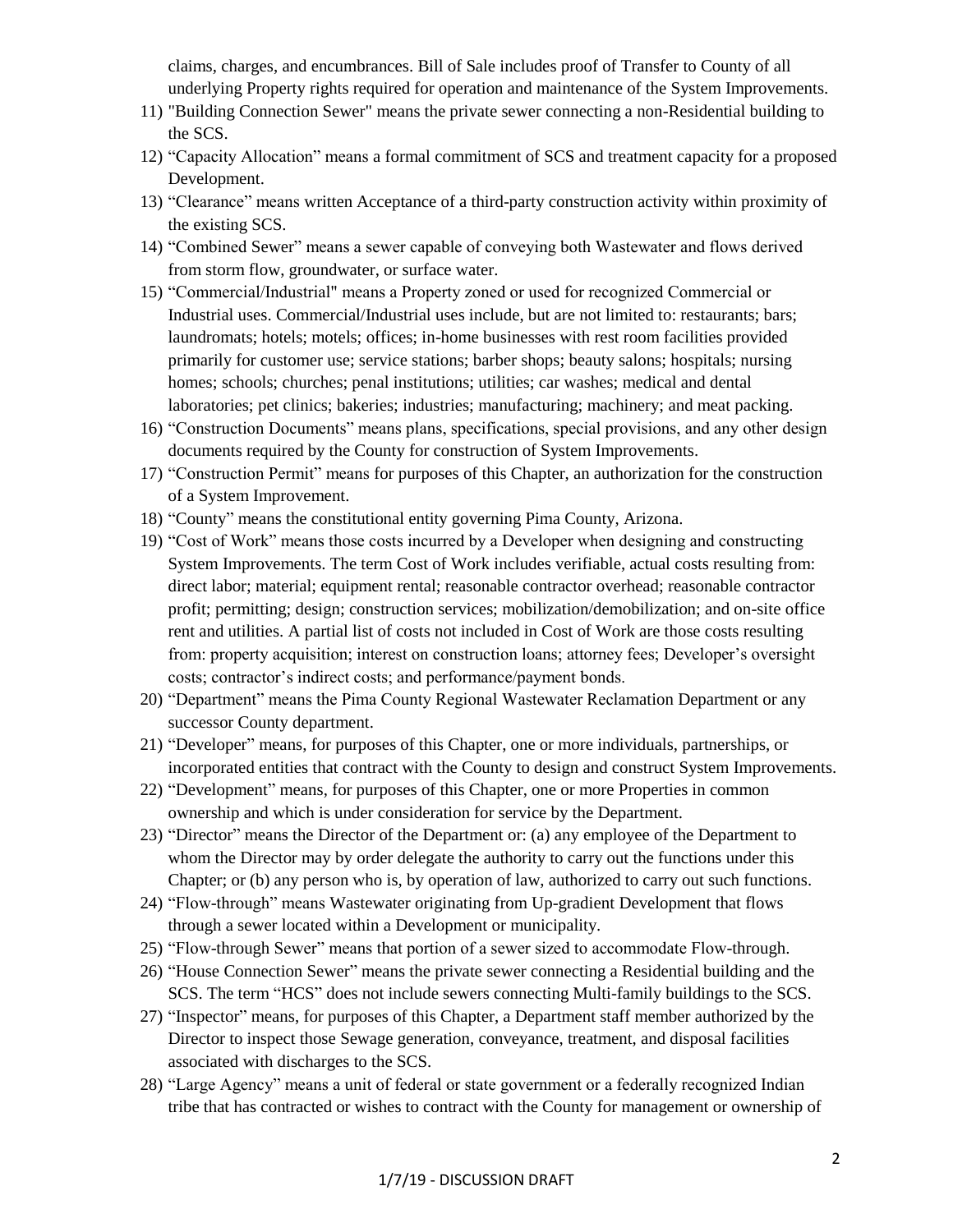all or a portion of a sewerage system located within the boundaries of Property controlled by the Large Agency. The term Large Agency does not include school districts.

- 29) "Licensed Contractor" means, for purposes of this Chapter, a Person, firm, partnership, corporation, association, other organization, or any combination of any thereof that is acting as an Applicant's agent and is, at all times while performing activities regulated by this Chapter, licensed by the Arizona Registrar of Contractors to act in the capacity of a contractor for the type of activity performed.
- 30) "Multi-family" means more than one Residential unit on a single lot. This includes duplexes, townhomes, condominiums, and apartments. For purposes of this Chapter, Multi-family connections are not Residential connections.
- 31) "Off-site System Improvement" means all System Improvements necessary to connect an Area Under Development to the SCS.
- 32) "On-site System Improvements" means all System Improvements constructed within the Area Under Development.
- 33) "Over-sizing" or "Over-sized" means a Department-requested increase in System Improvement capacity beyond that determined by the Department as necessary to serve the Area Under Development.
- 34) "Owner" means a Person who holds an indicia of ownership for a Property.
- 35) "Person" means an individual, company, corporation, partnership, governmental body, or any other entity that has legal rights and is subject to obligations.
- 36) "Preliminary Sewer Design" means a horizontal plan layout of the proposed SCS. This may be shown on a tentative/preliminary plat, a development plan, or a site plan. A PSD must include background, surface contour, and elevation information as well as:
	- a) Alignment drawings;
	- b) Pipe sizes with supporting calculations; and
	- c) Easement requirements including provision for unrestricted Department maintenance vehicle access to the System Improvements at all times.
- 37) "Private Connection" means: [noun] the point at which a Private Sewage System is connected to the SCS; or [verb] the process of connecting a Private Sewer System to the SCS.
- 38) "Private Sewage System" means a sewer connecting a structure or structures to the SCS. The term includes Sewer Laterals, private gravity systems, and Private Sewage Pumping Systems.
- 39) "Private Sewage Pumping System" means a pump and pressure sewer system built to pump sewage from one or more private properties to convey to the SCS.
- 40) "Property" means a parcel or parcels of land under common control or ownership.
- 41) "Public Sewage Conveyance System" means those parts of the Public Sewerage System that convey or support the conveyance of Sewage (both Residential and Commercial/Industrial) from the points of connection of any Private Sewage System to the Public Sewerage System. The term SCS does not include conveyance systems designed to convey stormwater, groundwater, or surface water.
- 42) "Public Sewerage System" means the entire infrastructure owned by the County to manage Wastewater including, but not limited to, all: SCS; Wastewater pumping systems; odor control facilities; treatment and disposal facilities; and all appurtenances required to collect, transport, treat, store, reclaim, discharge, or recharge the liquid or solid phases of Wastewater.
- 43) "Qualifying System Improvement" means a new Off-site System Improvement constructed by Applicant that is capable of serving other properties in addition to the Area Under Development. Qualifying System Improvements may be awarded Discounts. The Qualifying System Improvement must have a minimum length of twenty-five feet as measured from the point of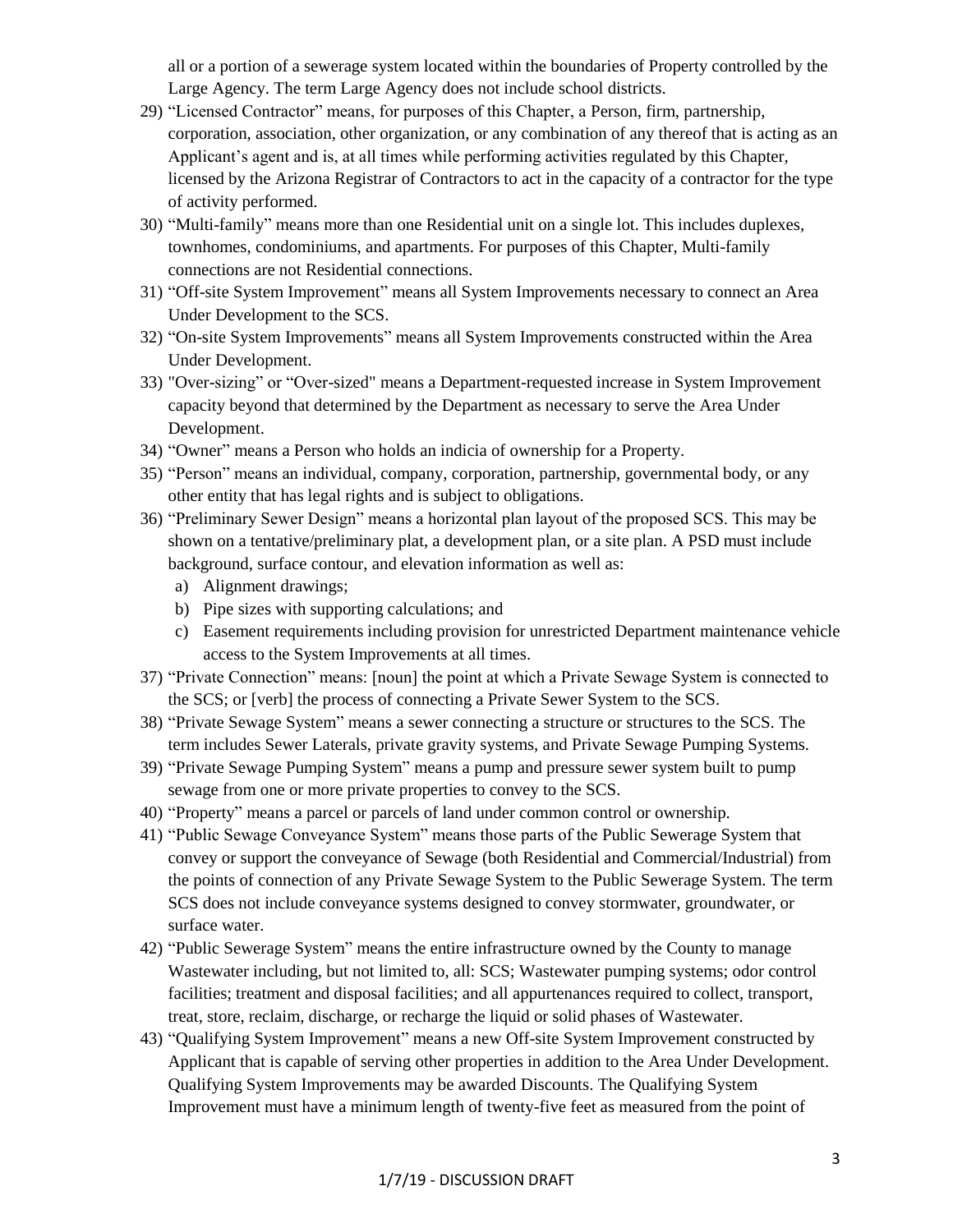connection to the existing public sewerage system to the closest edge of the area under development for any dwelling units or commercial/industrial/multi-family projects to be awarded the Discount.

- 44) "Reportable Field Change" means a modification from the Approved SIP that occurred during construction.
- 45) "Reportable Revision" means a significant change to the Approved SIP made prior to construction.
- 46) "Residential" means one Residential structure on a single lot, zoned as single family residential that may include a detached structure. For purposes of this Chapter, Multi-family connections are not Residential connections.
- 47) "Residual Capacity" means the difference between the predicted peak dry-weather flow from the Development constructing the facility and the theoretical flow in the facility at 0.75 d/D (where d is the depth of flow and D is the diameter of the pipe) based on the Manning Equation using an "n" value of 0.013.
- 48) "Schedule of Values" means the Department's compiled list of material and labor costs in the current local market used to estimate the cost of Sewer Improvement construction. The Department will periodically update the listed costs.
- 49) "Service Lateral" means the private sewer line between a Residential, Commercial, Industrial, or Multi-family building and its connection to the SCS. Also see the terms "House Connection Sewer" and "Building Connection Sewer."
- 50) "Sewage" means wastes discharged from toilets, baths, sinks, lavatories, laundries, drains, and other plumbing fixtures in residences, institutions, public and business buildings, industrial sources, mobile homes and other places of human habitation, employment, or recreation. The term "Sewage" does not include flows derived from stormwater or surface water sources.
- 51) "Sewer Improvement Plan" means set of drawings prepared by an authorized Arizona registered professional for the construction of a System Improvement.
- 52) "Small Activity Construction Permit" means, for purposes of this Chapter, minor construction activity impacting an SCS. Such activities include, but are not limited to:
	- a) Tap of Service Lateral into existing SCS pipe of less than or equal to 15-inches in diameter;
	- b) Tap of Service Lateral into existing SCS pipe greater than 15-inches in diameter with Variance Approval;
	- c) Tap of Service Lateral into existing manhole;
	- d) Manhole adjustment or reconstruction; and
	- e) Change of pipe or material that does not affect the grade or location of the existing SCS.
- 53) "Special Facility" means an System Improvement constructed by a governmental agency or Developer for a non-County project that is intended to be Transferred into the SCS, and which requires additional operation and maintenance expenditures above those generally associated with gravity sewers. The definition of Special Facility includes, but not limited to, a pump station system, an odor control system, or an Over-sized SCS.
- 54) "Special Facility Agreement" means an agreement between the County and a governmental agency or Developer to construct a Special Facility.
- 55) "Submittal" means the complete package of plans, calculations, application forms, fees, and other documents required for County Approval.
- 56) "System Improvements" means those Sewage conveyance and treatment components designed and constructed by a Developer that are intended to be Transferred to County ownership.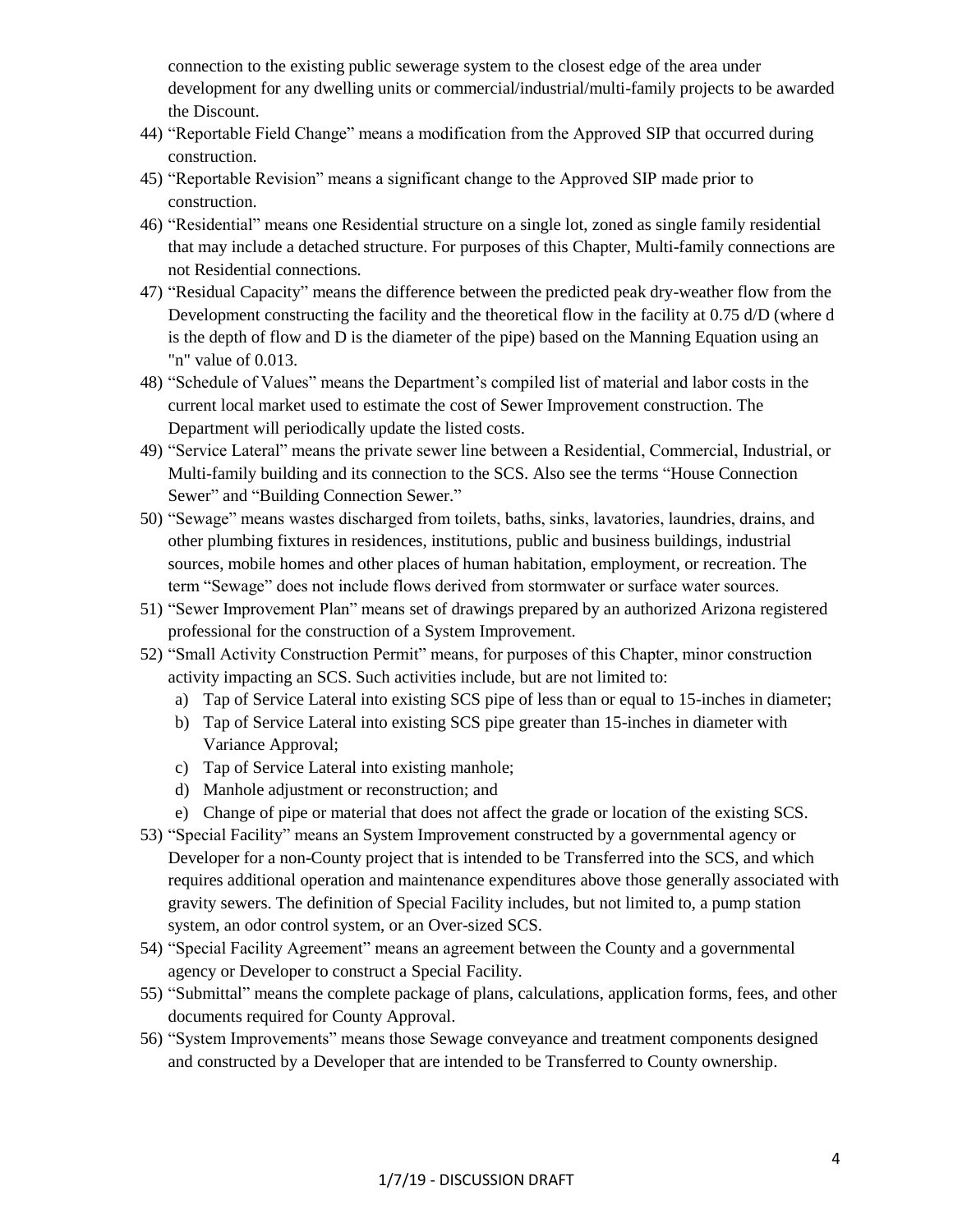- 57) "Temporary Connection" means a connection to the SCS that is intended only for provision of short-term sewer service to a non-permanent facility. Permission to make or maintain a Temporary Connection does not run with the land.
- 58) "Transfer" or "Transferred" means a legal conveyance of ownership from a private party to County ownership and includes compliance with AAC R18-9-A304, Notice of Transfer.
- 59) "Unit" means an element of Property Development, either dwelling, fixture, or building, which can be identified as an individual entity for purposes of Wastewater flow calculations and Wastewater Infrastructure Fee assessment.
- 60) "Up-gradient Development" means existing or future Developments that may discharge directly or indirectly into the System Improvements constructed as part of a proposed Development.
- 61) "User" means a Person who discharges Sewage to the Public Sewerage System.
- 62) "Wastewater Infrastructure Fee" means an allocation to each User of the User's estimated share of the capital cost to provide wastewater conveyance and treatment capacity.
- 63) "Wastewater Infrastructure Fee Credit" or "Credit" means a Credit against Wastewater Infrastructure Fees for eligible construction and engineering costs, not including easement costs, incurred by a Developer while Over-sizing, Augmenting, or providing Flow-through capacity while constructing a System Improvement.
- 64) "Wastewater Infrastructure Fee Discounts" or "Discounts" means a Discount against Wastewater Infrastructure Fees for constructing a Qualified System Improvement.
- 65) "Wastewater" See Sewage.
- 66) "Wastewater Service Agreement" means a formal contract between the County and Applicant formalizing conditions, requirements, and reimbursements for improvements and actions to be made by the Applicant as a condition of providing service.
- 67) "Water Meter Size" means the size of meter supplied by a municipal corporation, special taxing district, or private water company for purposes of determining Wastewater Infrastructure Fees. For private wells/private water systems, system flow capacity is used to determine Water Meter Size based on City of Tucson's Water Meter Sizing Guidelines.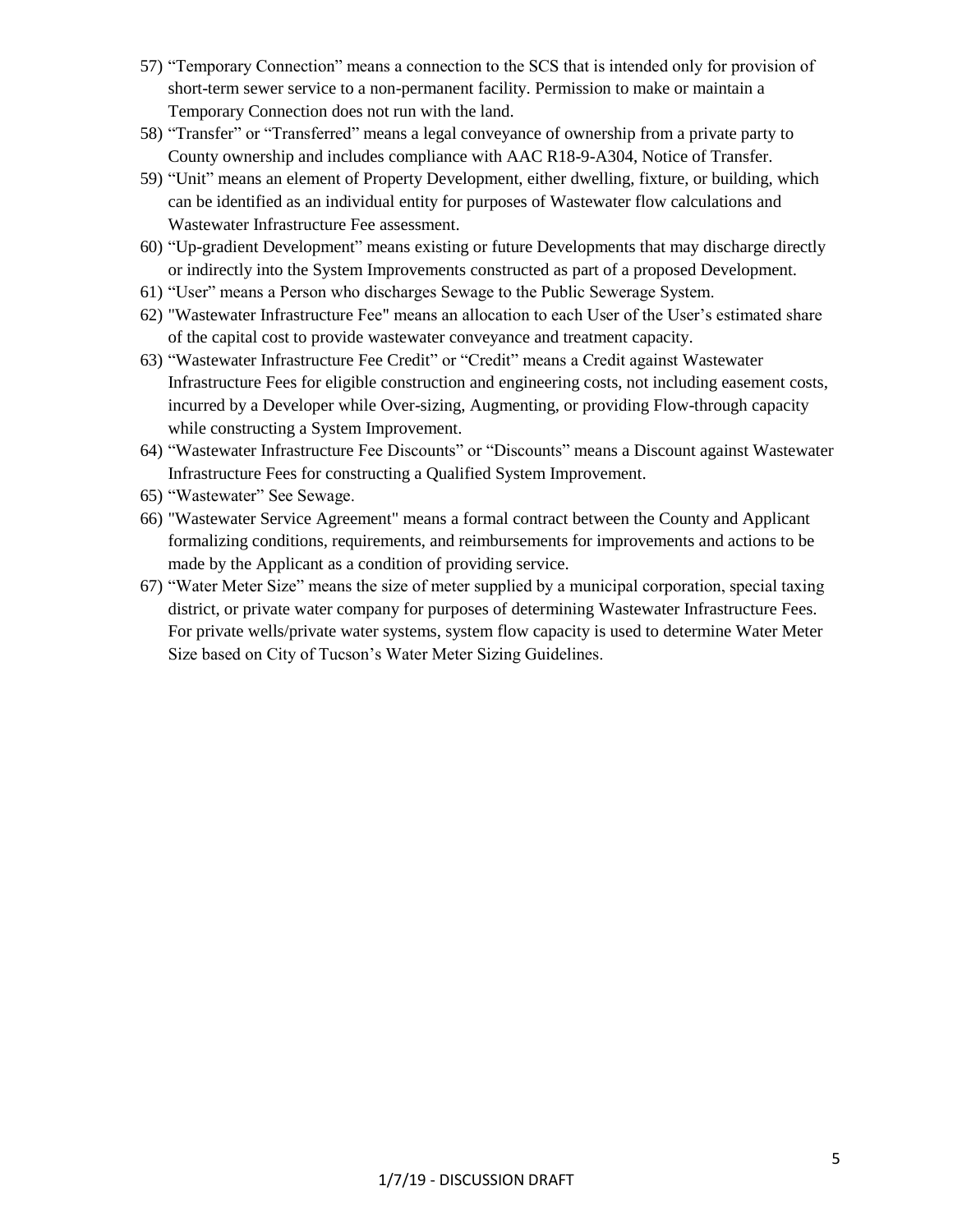- A) Purpose. This section defines how an Applicant may seek a Department preliminary determination of conveyance and treatment capacity availability as well as a formal capacity commitment meeting the requirements of AAC R18-9-C305.2.05 General Permit: Capacity Management, Operation, and Maintenance of a Sewage Collection System and R18-9-E301 4.01 General Permit: Sewage Collection Systems.
- B) Applicability. The Section applies only to Applicants planning or building Commercial/Industrial projects and to Applicants planning or building Residential and Multi-family projects of more than one Unit.
- C) Preliminary Determinations of Capacity Availability.
	- 1) Applicants seeking preliminary SCS and treatment capacity availability determination from the Department for purposes of rezoning or planning purposes must apply for a Type I - Sewerage Capacity Investigation.
		- a) The Department will respond to the request by issuing a Type I letter.
		- b) A Type I letter provides only a general analysis of the conveyance and treatment capacity existing at the time the letter is issued. It is not an allocation of capacity.
		- c) If capacity is not available, the Department will advise the Applicant in the Type I letter of options for developing additional capacity.
	- 2) Following conceptual Development planning, the Applicant may apply for a Type II Sewerage Capacity Availability.
		- a) The Department will respond to the request by issuing a Type II letter.
		- b) A Type II letter provides a more precise analysis of capacity availability existing at the time the letter is issued and is based on the estimated demand for the proposed Development. It is not an allocation of capacity.
		- c) If capacity is not available, the Department will advise the Applicant in the Type II letter of options for developing additional capacity.
- D) Capacity Allocation.
	- 1) Applicants seeking a formal commitment of conveyance and treatment capacity for a proposed Development must apply for a Type III - Sewerage Capacity Allocation.
		- a) If capacity is available, the Department will issue a Type III letter allocating the capacity to Applicant's Development.
		- b) The Type III Sewerage Capacity Allocation is valid for two (2) years following the issuance date provided the CA or building permit is issued within one-hundred and eighty (180) calendar days after issuance, otherwise the allocation expires.
		- c) If capacity is not available, the Department will advise the Applicant of options for developing additional capacity.
		- d) The applicable Capacity Allocation fee is required for this submittal in accordance with the adopted fee schedule.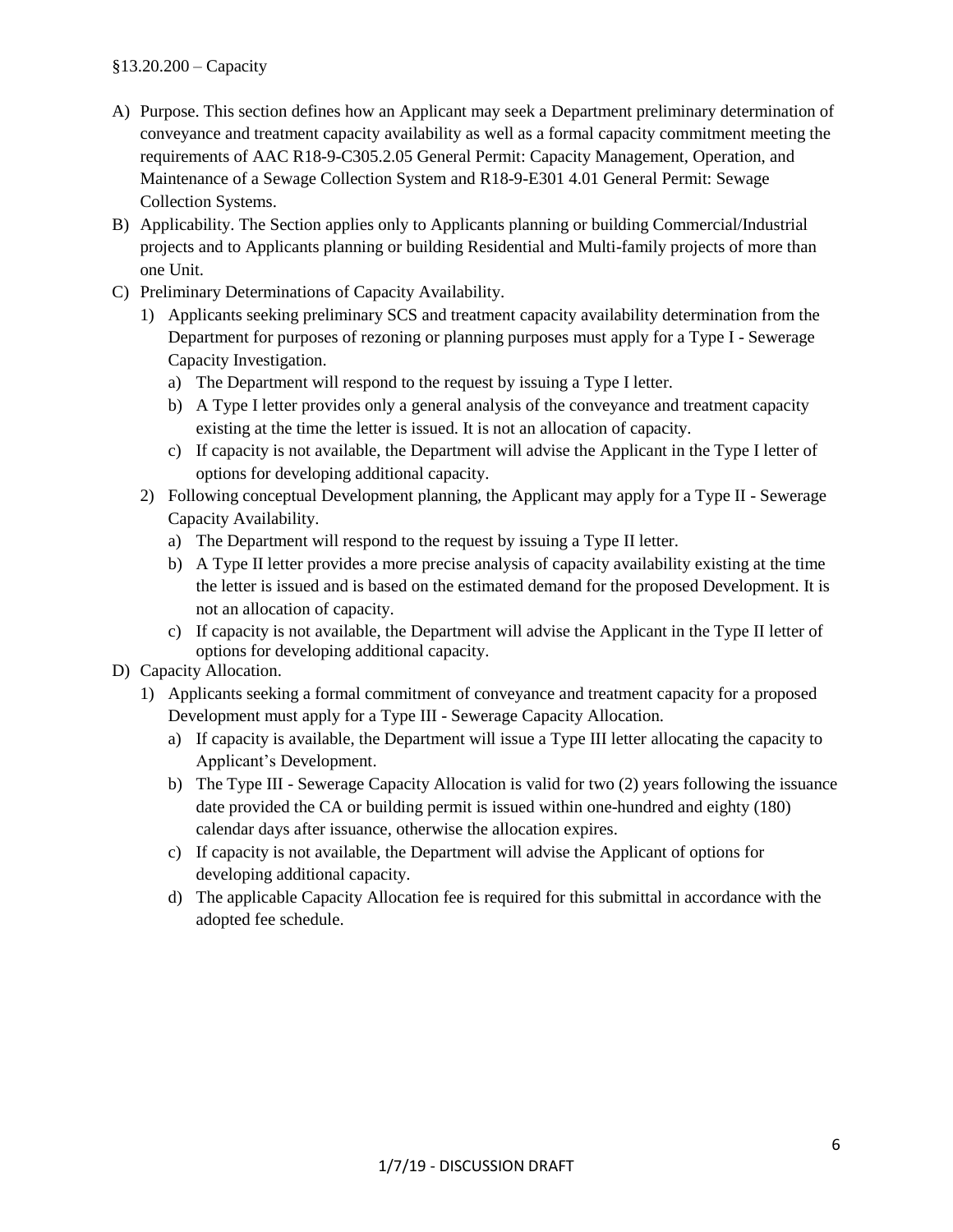A) Purpose and General Requirements.

This section provides requirements for the design of new System Improvements. These requirements protect public health and welfare, and the environment. They also ensure adequate access for operation, maintenance, and repair of the SCS.

1) The Department has absolute discretion to determine whether all or part of a proposed System Improvements will become part of the SCS.

- 2) As a condition of Transference, all System Improvements must be designed, permitted, and constructed in full compliance with the following:
	- a) All requirements of Arizona Administrative Code, Title 18, Chapter 9; and
	- b) All requirements and standards contained in the most recently ratified versions of the Department documents entitled "Engineering Design Standards" and "Standard Specifications and Details for Construction", including all amendments to those documents.
- 3) The Department may require an Applicant to modify the System Improvement so as to provide capacity and Flow-through service to Up-gradient Development. The Department may also require an Applicant to Augment downstream SCS in order to provide capacity for the Applicant's Development.

System Improvements required to provide service to the Area Under Development will be designed, constructed, inspected, and permitted at the sole expense of the Applicant. After construction and final inspection by the Department, the System Improvements will be Transferred to County ownership.

- 4) The Director is authorized to develop a Variance process for the Applicant to address deviations from the "Engineering Design Standards" and "Standard Specifications and Details for Construction."
- B) Preliminary Sewer Design Submittal Requirements. To initiate County review and Approval of System Improvement design, Applicant may submit the following:
	- 1) A PSD.
	- 2) A Type II Sewerage Capacity Availability application identifying and quantifying the proposed project's capacity requirements.
	- 3) The applicable PSD fee is required for this submittal in accordance with the adopted fee schedule.
	- 4) A basin study, if required.
- C) PSD Review and Acceptance.
	- 1) Following review, the County may either Accept the PSD, reject it, or ask for revisions.
	- 2) Acceptance of the PSD merely acknowledges that the project's concept, size, location, alignment, maintenance accessibility, capacity, conditions of hydraulic flow, and the point(s) and method(s) of connection are consistent with Department requirements.
	- 3) Construction of the System Improvements is not authorized by PSD Acceptance nor does PSD Acceptance constitute a capacity commitment.
- D) Sewer Improvement Plan Submittal Requirements. The Applicant will submit the following to the County:
	- 1) Construction drawings, sealed by an Arizona registered professional engineer.
	- 2) The applicable SIP fee is required for this submittal in accordance with the adopted fee schedule.
	- 3) All proposed easements required for construction and future operation and maintenance.
	- 4) A Type III Sewerage Capacity Allocation application for the proposed project's connections to the SCS. A fee is required for this submittal in accordance with the adopted fee schedule.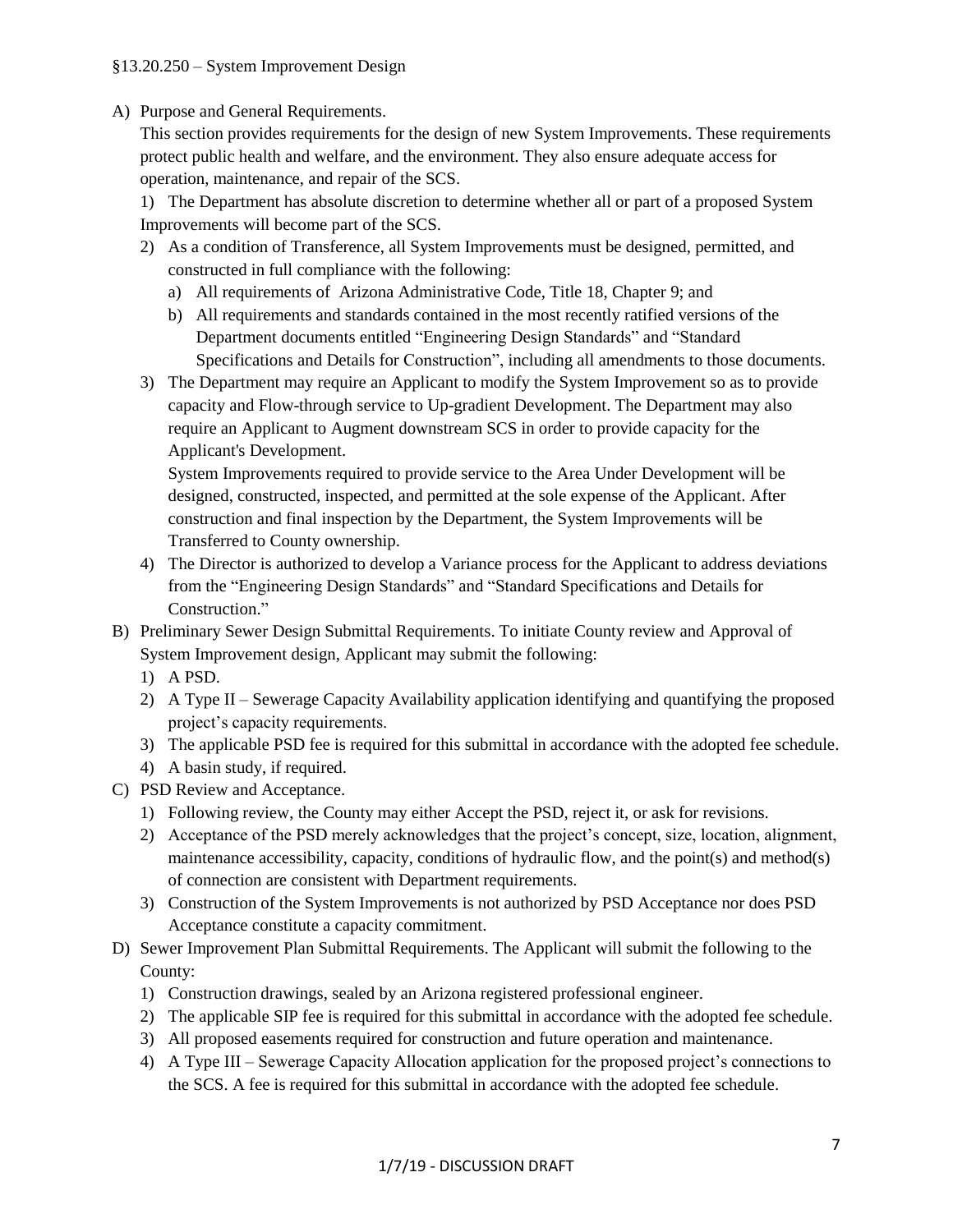- 5) The County may request additional documents, such as, but not limited to, sealed design reports if necessary to evaluate the System Improvement being designed.
- E) SIP Review and Approval.
	- 1) Following review, the County may either Approve the SIP, reject it, or return it for revisions.
	- 2) As a condition of Approval, all components of the SIP must be designed, permitted, and constructed in full compliance with the following:
		- a) All requirements of Arizona Administrative Code, Title 18, Chapter 9; and
		- b) All requirements and standards contained in the most recently ratified versions of the Department documents entitled "Engineering Design Standards" and "Standard Specifications and Details for Construction", including all amendments to those documents.
	- 3) As a condition of Approval, off-site easements recorded by separate instrument must be identified on the final sealed SIP by the proper docket and page or sequence number.
	- 4) SIP Approval means the plans are Approved for construction.
	- 5) An Approved SIP is valid for two (2) years after Approval by the County.
	- 6) Reportable Revisions to an Approved SIP will require submittal for Approval.
- F) Final Plat, Easement, and Right of Way Acceptance.
	- 1) Prior to recording easements, the Applicant will submit to the County for review final draft easement descriptions by separate instrument or by final plat. Documents will delineate easement or rights of ways for the proposed SCS. Easements will conform to those shown in the SIP.
	- 2) The applicable Final Plat, Easement, and right of Way fee is required for this submittal in accordance with the adopted fee schedule.
- G) Wastewater Service Agreements.
	- 1) As a condition of the SIP Approval, the County may require an Applicant to enter into a WSA. All additional construction requirements and County compensation commitments will be fully documented in the WSA.
	- 2) Applicant's failure to fully comply with the terms of the WSA-required or comply with any other condition of the WSA will render void any County Type III - Sewerage Capacity Allocation or commitment to provide wastewater service to future connections within the Area Under Development.
	- 3) Reimbursement.
		- a) Wastewater Infrastructure Fee Credits. The County may enter into a WSA with an Applicant for Credits to cover the incremental cost incurred for a Department-requested Over-sizing of a System Improvement beyond the size required to serve the Area Under Development or for a Department–requested extension of the System Improvement for purposes of providing service to up-gradient development.
			- (i) Incremental construction costs for Over-sizing are the difference in eligible construction and engineering costs between the Base SCS Size required to serve the Area Under Development and the System Improvement size actually constructed at the direction of the Department. The Department will determine the required Over-sized System Improvement.
			- (ii) For up-gradient extensions, credit value will be determined based on eligible construction and engineering costs for the required length of extension. The Department will determine the required extension System Improvement to provide Flow-through.
			- (iii) The value of Credits will be calculated using the Department's Schedule of Values.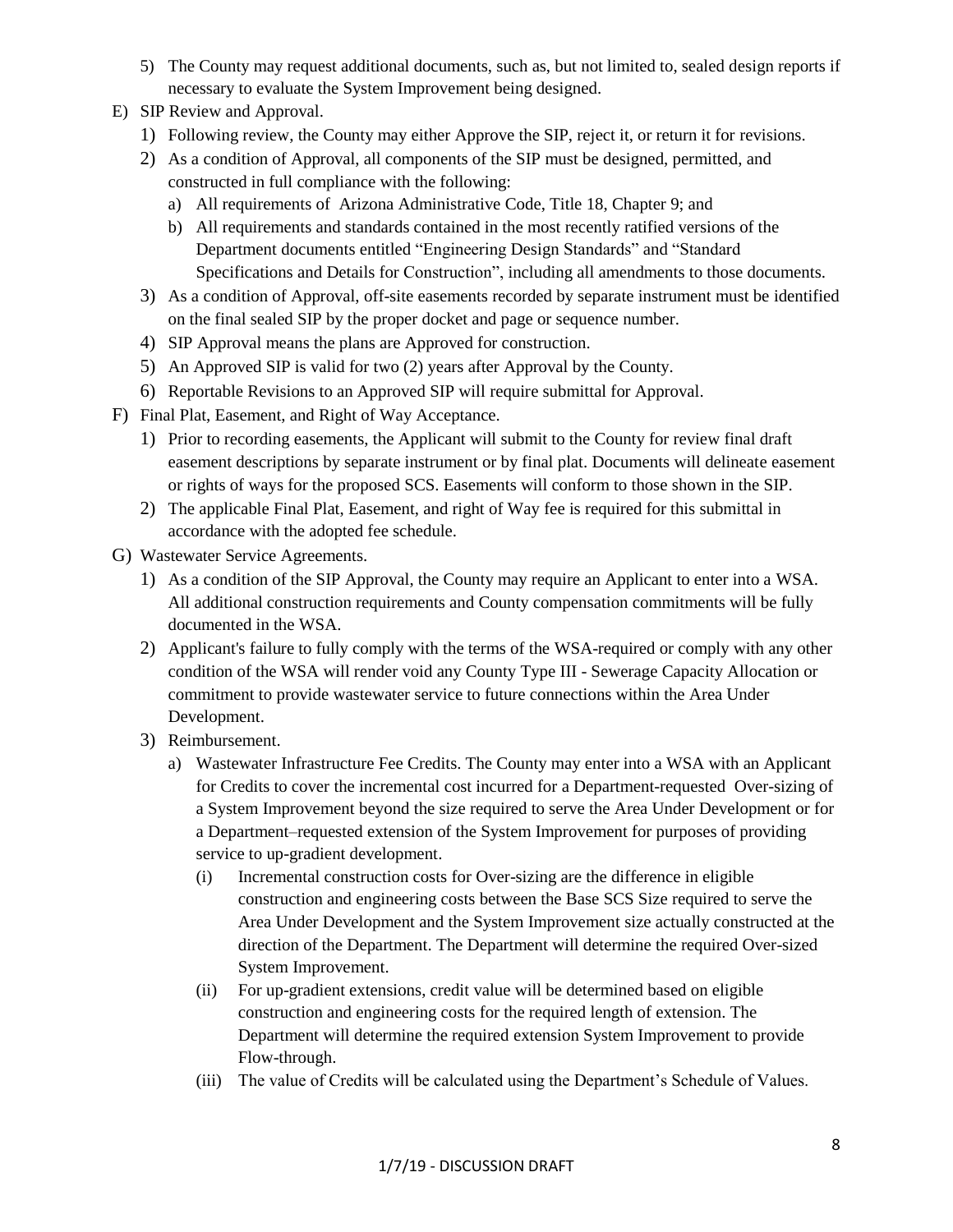- (iv) Undervalued Construction. The Applicant has the option to demonstrate, in a form and manner acceptable to the Department, that the Schedule of Values undervalues by twenty-five (25) percent or more the aggregate cost of the constructed Over-sized System Improvement or extension. Department Acceptance would allow use of actual costs to calculate a Credit amount.
- (v) The Credits will be applied as an offset to Wastewater Infrastructure Fees to be paid by the Applicant. Credits will not be in the form of a cash refund.
- (vi) The Credits will be usable for ten (10) years from the execution of the WSA by the BOS. The BOS may designate a longer usable life for the Credits.
- (vii) Credits will be Assignable and may be used for payment of any Property's Wastewater Infrastructure Fee. See §13.20.400.
- (viii) The Credits will not exceed the total Wastewater Infrastructure Fees to be collected from the Area Under Development as set forth in §13.20.400.
- b) Discounts for Qualifying System Improvements. The County may enter into a WSA with an Applicant to provide a mechanism for discounting the Wastewater Infrastructure Fees for the construction of a Qualifying System Improvement.
	- (i) For Residential Areas Under Development, one Unit will qualify for Wastewater Infrastructure Fee Discount status for each twenty-five (25) feet of Qualifying System Improvement. See §13.20.600 for Discounts.
	- (ii) For Commercial/Industrial/Multi-family Areas Under Development, each Unit will qualify for a cumulative Discount for each twenty-five (25) feet of Qualifying System Improvement. See §13.20.600 for Discounts.
	- (iii)Discounts are Assigned to a parcel, may not be transferred, and do not expire.
	- (iv) The awarded Discounts may not exceed the total Wastewater Infrastructure Fees to be collected from the Unit or Area Under Development as set forth in §13.20.400.
	- (v) Discounts may be used in conjunction with Credits. See §13.20.250(G)(3)(a) for applicability.
- 4) Surcharges for New Special Facility Residential Subdivision Pump Station.
	- a) A new pump station may be Transferred into the public SCS provided:
		- (i) The Developer has entered into a Special Facility Agreement providing for payment plan of appropriate Special Facility surcharges; and
		- (ii) The pump station meets all requirements in the Engineering Design Standards for a major wastewater pumping system, including security elements, full telemetry for Supervisory Control and Data Acquisition, and a standby power source.
	- b) Commercial/Industrial/Multi-family pump stations will not be Transferred into the SCS and therefore will remain private.
	- c) Special Facility surcharges for pump stations are listed in §13.20.600.
	- d) Surcharge payment will be made as follows:
		- (i) For Residential subdivision development, the Developer will pay the County a minimum of 20% of the total surcharge amount prior to Transfer.
		- (ii) If the Developer does not pay the total surcharge amount, the remaining percentage of the surcharge will be prorated for each Residential lot served by the pump station, and paid at the time of Wastewater Infrastructure Fee payment by each Developer or its assignee for each Residential lot.
- 5) Transfer of an Existing Special Facility Pump Station into the SCS.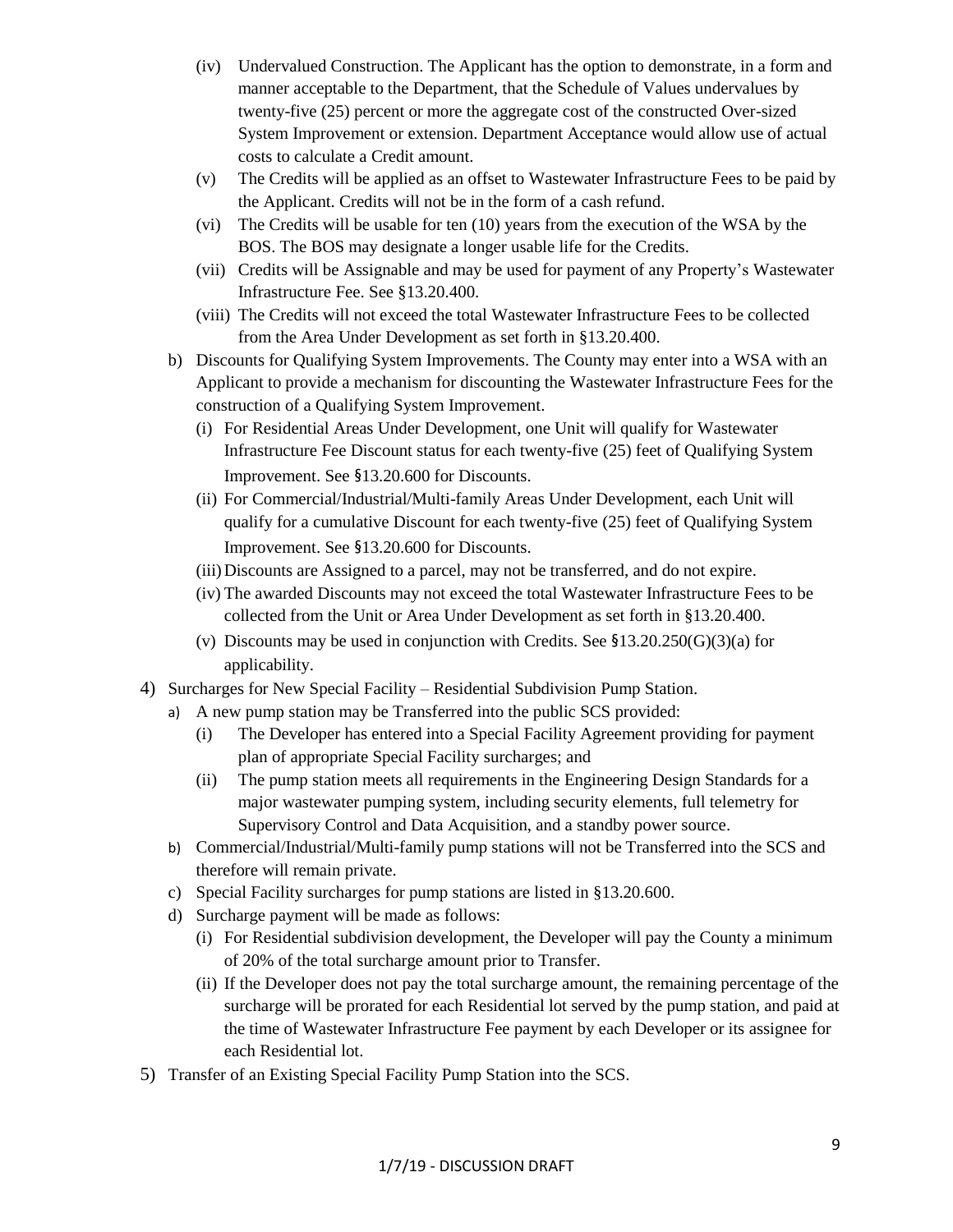An existing pump station, including the force main and downstream connection, may be Transferred into the public system provided:

- a) The pump station meets all requirements in the Engineering Design Standards for a major wastewater pumping system , including security elements, full telemetry for Supervisory Control and Data Acquisition, and a standby power source; and
- b) The Department has determined that the pump station is in good repair and is capable of operating with only routine maintenance.
- c) All costs associated with meeting the requirements of a Transfer will be borne by the Applicant.
- d) Special Facility surcharges for pump stations are listed in §13.20.600.
- e) The Applicant will pay the total surcharge amount based on number of Residential lots prior to Transfer.
- 6) Other Special Facilities. The Director has the discretion to Transfer other Special Facilities, such as odor control systems and sewer system components, provided: the Special Facility meets all requirements in the Engineering Design Standards; the Department has determined that the Special Facility's components are in good repair and are capable of operating with only routine maintenance; and the Director has determine that the Transfer provides a net benefit to the SCS.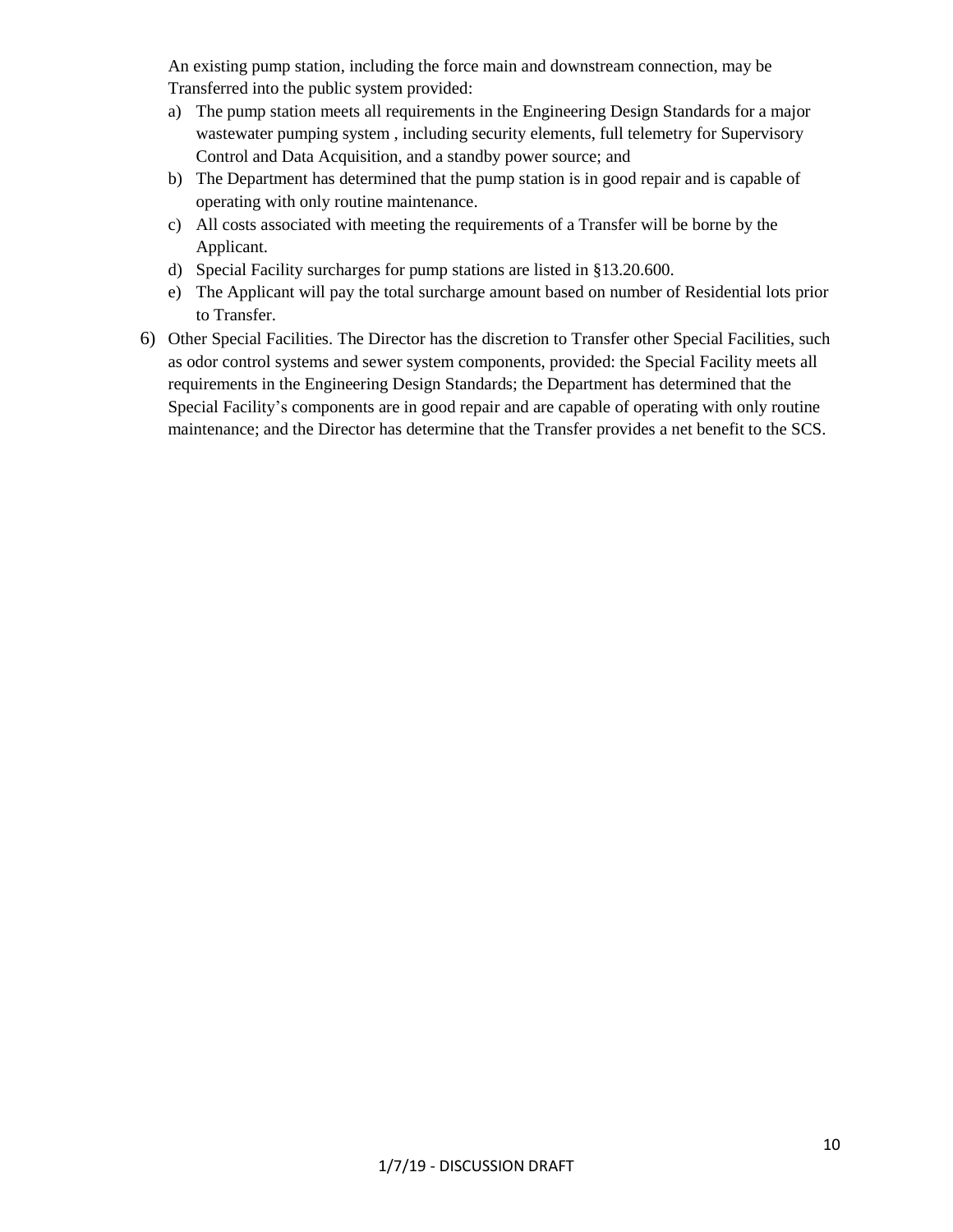### §13.20.300 – Large Agency

- A) Applicability
	- 1) This section applies to governmental entities (Large Agencies), including federally-recognized Native American tribes, that have entered into an agreement or will enter into an agreement with the County for provision of wastewater service to Property owned or managed by the Large Agency. Such wastewater services may include management or ownership of all or a portion of the sewerage facilities located within the boundaries of Property owned or managed by the Large Agency.
- B) Wastewater services will be provided to Large Agencies through written agreements containing, at a minimum, the following requirements:
	- 1) If the County is accepting ownership, all System Improvements must be designed and constructed by the Large Agency to comply with:
		- a) All requirements of Arizona Administrative Code, Title 18, Chapter 9; and
		- b) All requirements and standards contained in the most recently ratified versions of the Department documents entitled "Engineering Design Standards" and "Standard Specifications and Details for Construction", including all amendments to those documents.
	- 2) The Director is authorized to develop a Variance process for the Applicant to address deviations from the "Engineering Design Standards" and "Standard Specifications and Details for Construction."
	- 3) Authorization of County access to the County-owned or managed sewerage facilities for construction, repair, inspection, maintenance, and operation purposes;
	- 4) Agreement to obtain a Type III Sewerage Capacity Allocation from the Department prior to any new construction of structures or installation capable of direct or indirect discharge to the SCS;
	- 5) Agreement to pay all appropriate fees, including, but not limited to Wastewater Infrastructure Fees for all potential discharges to the SCS from wastewater sources located within the Large Agency boundaries;
	- 6) Agreement to County enforcement of Chapter 13.36 Industrial Wastewater provisions within the Large Agency Private Sewage System or, in the alternative, Large Agency Agreement to enact and enforce its own industrial/commercial wastewater pretreatment program that is fully compliant with 40 CFR part 403 and applicable to all discharges to the sewerage system located within the Large Agency boundaries.
	- 7) Agreement to periodically coordinate with the Department concerning the Large Agency's development planning; and
	- 8) Agreement for County use of County-owned sewerage facilities located within the boundaries of the Large Agency for Flow-through purposes.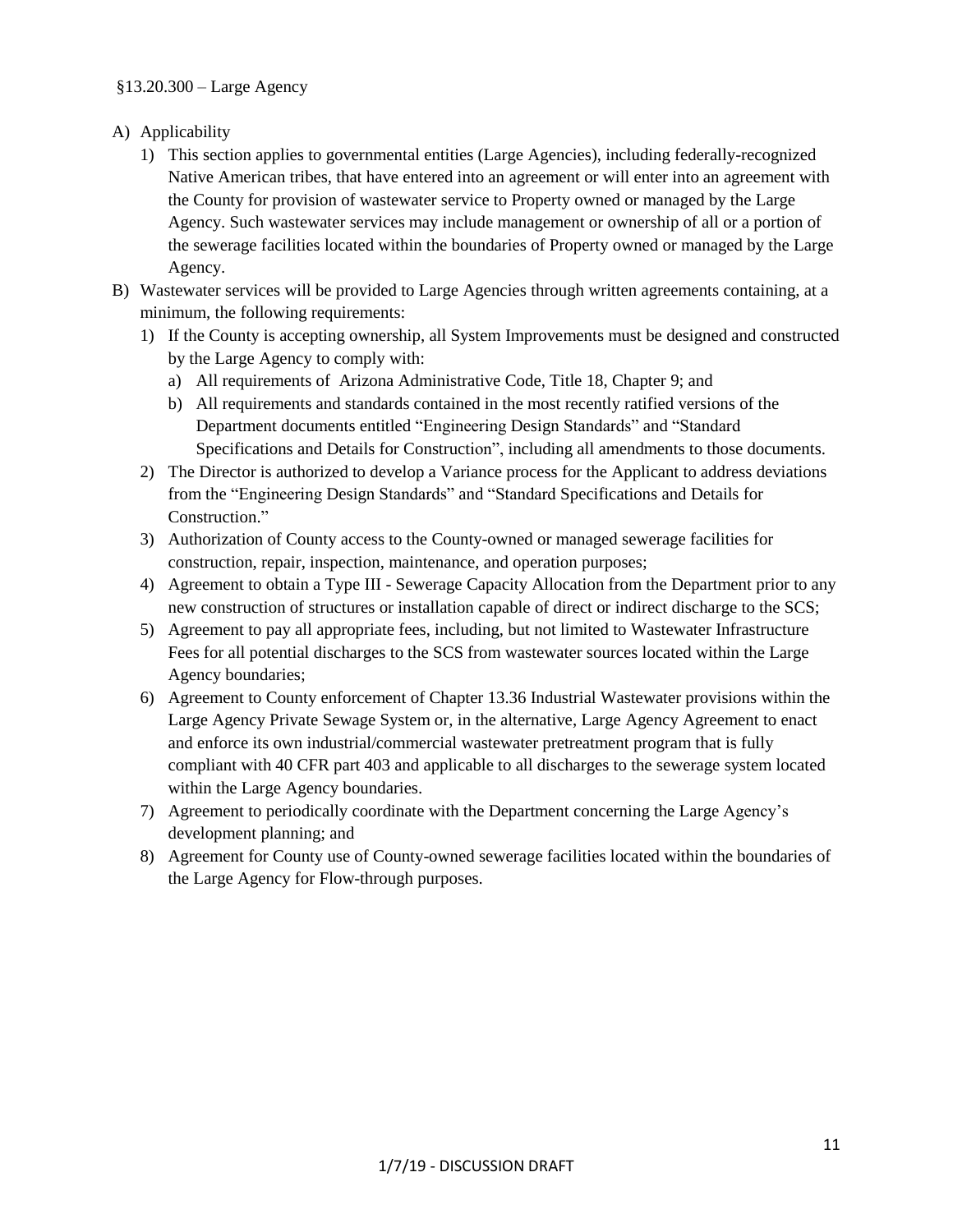## §13.20.350 – Private Sewage Connection, Ownership, and Repair

- A) Private Connection Approval Requirements
	- 1) No Private Connection to the SCS may be made unless the location and manner of connection are Approved by the Department.
	- 2) All sewers on privately owned property are Private Sewage Systems unless the County requires Flow-through public sewers to serve multiple Up-gradient properties and the conversion to Public Sewer System benefits the County.
	- 3) All proposed Private Connections into the SCS must be designed, permitted, constructed, inspected, and Accepted consistent with:
		- a) All requirements of Arizona Administrative Code, Title 18, Chapter 9; and
		- b) All requirements and standards contained in the most recently ratified versions of the Department documents entitled "Engineering Design Standards" and "Standard Specifications and Details for Construction", including all amendments to those documents. and
		- c) Pima County Code Chapter 7.21 Article II, entitled "Sewage System Construction".
	- 4) The Director is authorized to develop a Variance process for the Applicant to address deviations from the "Engineering Design Standards" and "Standard Specifications and Details for Construction."
	- 5) Approvals for a new Private Connection must be made prior to issuance of any building permit. Approvals are valid for two (2) years.
	- 6) A Jurisdiction's issuance of a building permit does not constitute evidence that the County has Approved the Private Connection.
	- 7) Where building permits are not issued by the Jurisdiction, Approval for a Private Connection must be made prior to occupancy.
	- 8) Upon request, the County will provide historical information regarding the existence and approximate location of pre-existing Private Connection and stub-outs. The Department will, for a fee, provide CCTV services to assist in connection location. See §13.24.600.
	- 9) To obtain Approval for a new Private Connection to the SCS, an Applicant must submit to the County details of the point and method of connection.
		- a) The submittal may be a site plan, development plan, or tentative plat, depending upon the project and the local jurisdictional requirements.
		- b) The applicable Private Connection fee is required for this submittal in accordance with the adopted fee schedule.
		- c) The submittal must show compliance with the following additional requirements:
			- (i) Service Laterals or other Private Sewage System conveyance lines must remain within the right-of-way frontage of the Property being served.
			- (ii) The length of the Service Lateral must be minimized and, to the extent reasonable, must not include curves or bends.
			- (iii)Shared Residential Service Laterals are not allowed.
	- 10) In addition to the Approval required pursuant to this Section, a Small Activity Construction Permit may be required prior to connecting to the SCS. See §13.20.500.
	- 11) Completed Private Connections must be inspected by the Department or, as appropriate, the local governmental jurisdiction, prior to closing the excavation.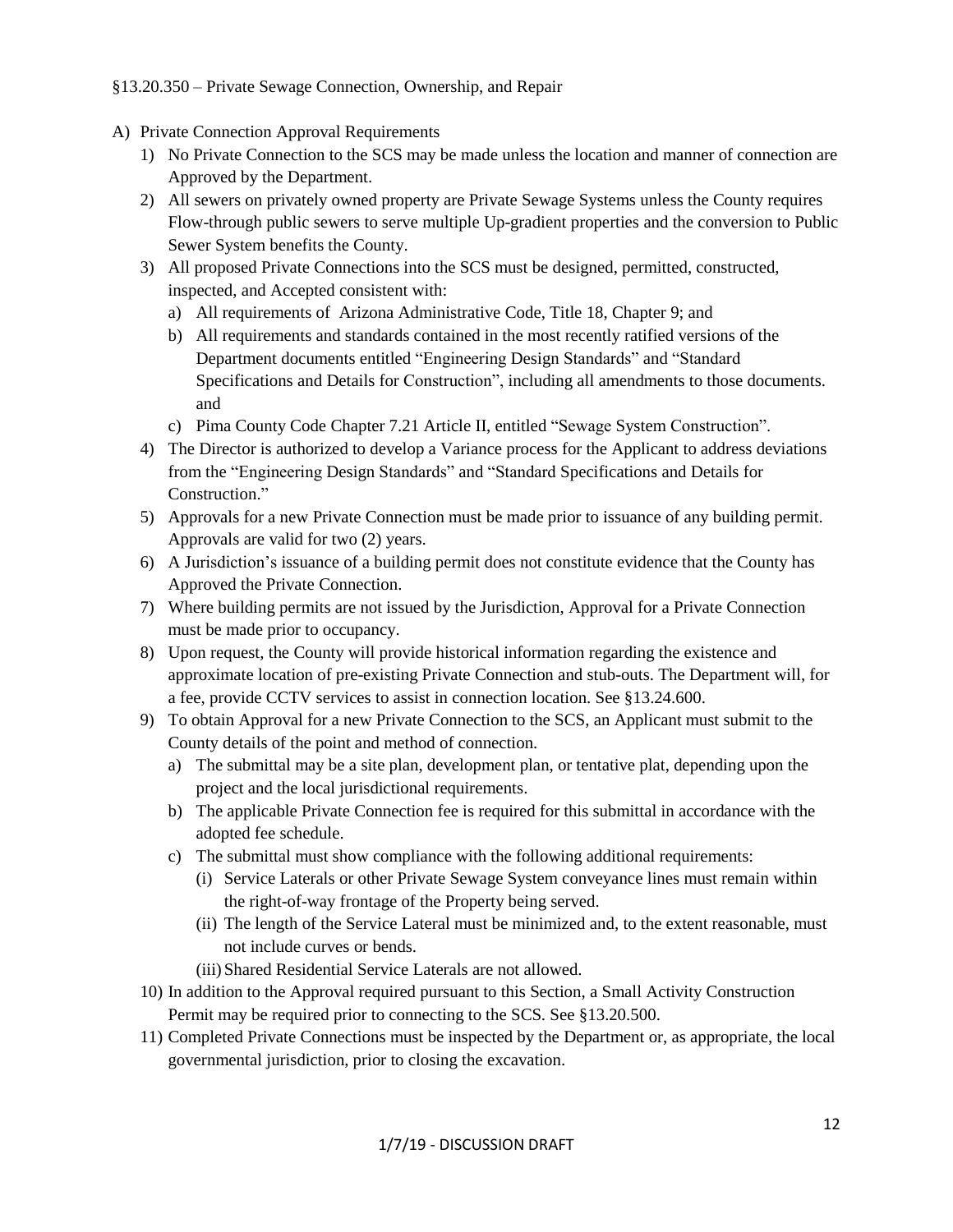- 12) No discharge from a Private Connection to SCS is allowed until County Approval has occurred and Wastewater Infrastructure Fees are paid. See §13.20.400 and §13.20.600.
- 13) Permission for a Temporary Connection may be granted for a period of one (1) year.
	- a) If the need for a Temporary Connection extends more than one (1) year, the Applicant must apply for a renewal prior to the end of the one (1) year term. No more than one (1) renewal may be granted.
	- b) Temporary Connection permissions that are not renewed prior to the end of the one (1) year term will become an unauthorized Private Connection and all applicable fees and charges will apply, including appropriate Wastewater Infrastructure Fees. See §13.20.600.
	- c) The applicable Temporary Connection fee is required for this submittal in accordance with the adopted fee schedule.
- B) Service Lateral and Private Sewage System Ownership and Maintenance Responsibility
	- 1) All Service Laterals and Private Sewage Systems, including the portion of Service Laterals traversing public rights-of-way, are owned by the Owners of the Properties being served.
	- 2) It is the Owner's responsibility to maintain its Service Lateral and Private Sewage Systems. Such maintenance includes:
		- a) Clearing all obstructions;
		- b) Repairing defects that allow introduction of extraneous flow or debris into the SCS; and
		- c) Repairing defects that allow discharge of Sewage onto private or public property.
- C) Service Lateral Repair by the Department
	- 1) The Department is authorized to repair portions of a Service Lateral provided:
		- a) The Service Lateral serves only a single-family Residence;
		- b) The portion of the Service Lateral being repaired or replaced lies entirely within a public right-of-way;
		- c) Department funds are available for the repair;
		- d) The damage to the Service Lateral was not caused by the Owner or its agents;
		- e) The Owner has demonstrated, through video or other appropriate methods, that the damage or blockage is located within the right-of-way; and;
		- f) The Owner agrees, in writing, to provide to the Department all property access necessary for conducting the repair activities.
	- 2) Unless the damage was caused by County actions, the Department is not authorized to repair any portion of Service Laterals serving Commercial, Industrial, or Multi-family buildings nor is it authorized to conduct any Service Lateral repair activities, regardless of ownership, outside of the right-of-way.
	- 3) The Department's decisions to make or not make repairs pursuant to this Section are entirely discretionary.
	- 4) The County will not be responsible for any damages resulting from Department's failure to perform or to timely perform an evaluation or repair of a Service Lateral pursuant to this Section unless the initial Service Lateral damage was primarily the result of County activities.
	- 5) Following Department repair activity pursuant to this Section, the repaired or replaced Service Lateral remains the Owner's property.
- D) Combined Sewers are prohibited in Pima County.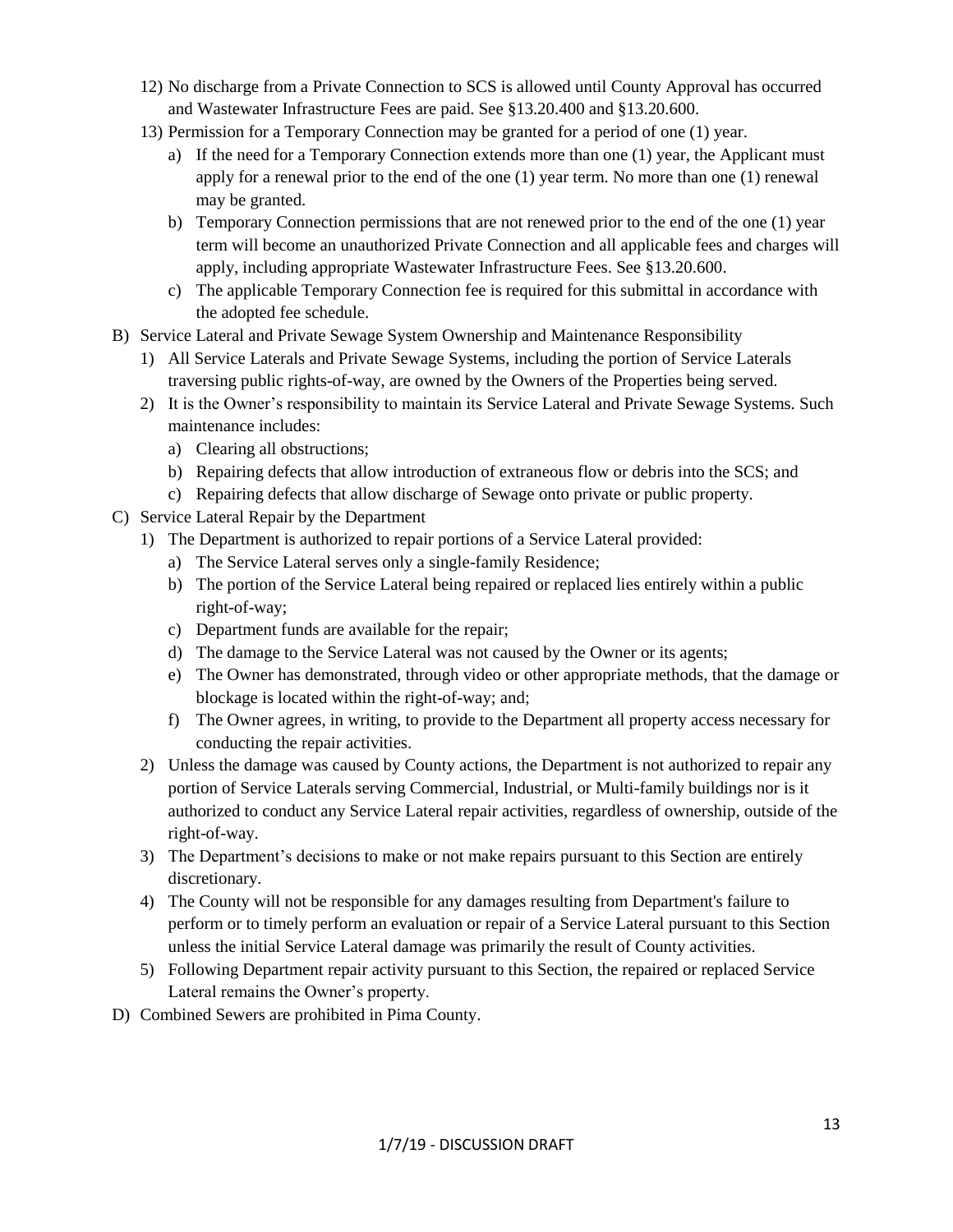## A) General Requirements

- 1) All Persons, except those specifically exempted in this Section, connecting to the SCS or increasing their potential to discharge to the SCS through an increase Water Meter Size must pay a Wastewater Infrastructure Fee to the County. The Wastewater Infrastructure Fee represents the County's allocation to Users of the capital cost to provide wastewater conveyance and treatment capacity based on a Property's potential to discharge. It is not a permitting fee.
- 2) Wastewater Infrastructure Fees will not be charged for Temporary Connections however, User Fees will still apply. For Sanitary Sewer User Fees see Chapter 13.24.
- 3) If the Temporary Connection permission lapses, the Owner will be charged Wastewater Infrastructure Fees.
- 4) For existing Commercial/Industrial/Multi-family connections to the SCS, additional Wastewater Infrastructure Fees must be paid prior to installation of a larger Water Meter Size or, for Users receiving water from private wells, an increase in equivalent Water Meter Size.
- 5) Increased discharges from an existing Private Connection resulting from a change in Water Meter Size or, for private wells, from a change in equivalent Water Meter Size, are prohibited unless Wastewater Infrastructure Fees have been paid in full or the Applicant has entered into a written payment plan with the Department.
- 6) Discharges resulting from a new Private Connection are prohibited unless Wastewater Infrastructure Fees have been paid in full or the Applicant has entered into a written payment plan with the Department.
- 7) For new Private Connections to the SCS, Wastewater Infrastructure Fees must be paid prior to issuance of any building permit, unless the Department has agreed in writing to an alternate payment schedule. A Jurisdiction's issuance of a building permit does not constitute evidence that Wastewater Infrastructure Fees were paid.
- 8) Where building permits are not issued by the Jurisdiction, Wastewater Infrastructure Fees must be paid prior to occupancy unless the Department has agreed in writing to an alternate payment schedule.
- 9) Should new or increased discharges occur prior to payment of Wastewater Infrastructure Fees required by this Section, the Owner will, in addition to all Wastewater Infrastructure Fees due, be liable to the County for payment of collection costs including, but not limited to, an base fee, attorney fees and costs, and interest on the unpaid amount.
- B) Determining Wastewater Infrastructure Fees for New Private Connections to the SCS.
	- 1) All new single family Residences will pay the Residential Wastewater Infrastructure Fee prior to issuance of a building permit.
	- 2) New Applicants for Commercial/Industrial/Multi-family service must submit sufficient documentation to allow the County to determine the appropriate Wastewater Infrastructure Fee. For property served by a well, Applicant-provided documentation will be used to determine equivalent Water Meter Size. This documentation includes:
		- a) Plans indicating the proposed Water Meter Size for property served by a public or private water company.
		- b) Final building plans, including tenant improvement plans, approved by the jurisdiction.
		- c) Construction drawings for well, meter, pumping system, and production capacity, where applicable.
	- 3) Wastewater Infrastructure Fees are shown in §13.20.600.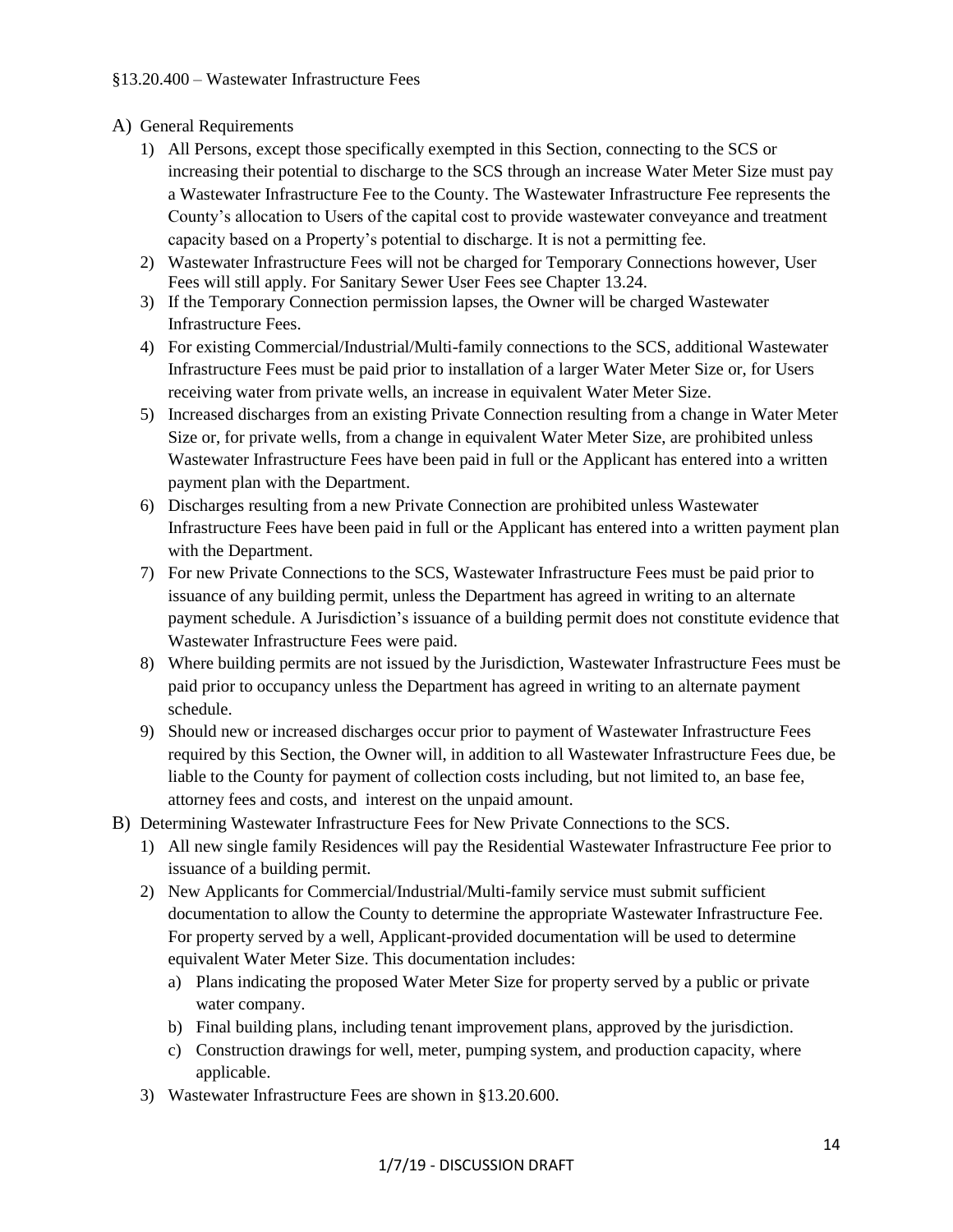- C) Determining Wastewater Infrastructure Fees for Existing Private Connections to the SCS.
	- 1) Applicants must submit sufficient documentation to allow the County to determine the appropriate Wastewater Infrastructure Fee when proposed changes in water service may result in an increase in the existing Water Meter Size, a change in well-supplied water capacity, or a shift in the structure's use from Residential to Commercial/Industrial/Multi-family. The documentation includes:
		- a) Plans indicating the proposed change in Water Meter Size and quantity for any abandoned, upsized, and existing water meters for Properties served by a public or private water company.
		- b) Construction drawings for well, meter, pumping system, or production capacity to determine a change in equivalent Water Meter Size, where applicable.
	- 2) For specific situations not addressed above, the Director will have the discretion to calculate Wastewater Infrastructure Fees on a case-by-case basis.
- D) Wastewater Infrastructure Refunds. The County will refund Wastewater Infrastructure Fees paid for a Property provided: for a proposed new connection, no physical connection to the SCS is made within two (2) years of the payment; for a proposed increase in the potential to discharge, the physical changes necessary to increase flow are not installed.
	- 1) Refund of a Wastewater Infrastructure Fee payment negates: the Applicant's permission to connect to the SCS; Applicant's permission to increase discharges to the SCS; and all capacity allocations issued for the Property.
	- 2) Refund payments may be delayed for up to sixty (60) days following County receipt of the refund request to allow County verification of facts supporting the request.
	- 3) Applicants seeking a Wastewater Infrastructure Fee refund must, as a condition of the refund request, agree to fully cooperate with County personnel conducting fact verifications.
- E) The applicable Wastewater Infrastructure Refund Fee is required for this submittal in accordance with the adopted fee schedule. Actions to Collect Outstanding Wastewater Infrastructure Fees.
	- 1) For purposes of this Chapter, any Wastewater Infrastructure Fees unpaid at the time of building permit issuance or an increase in the potential to discharge resulting from an increase in water meter or equivalent Water Meter Size will be considered "Outstanding."
	- 2) For the purposes of this Chapter, "Responsible Party" means for a Property, the Owner of the Property at the time it was initially connected to the SCS or the Owner at the time of any subsequent increase in Water Meter size.
	- 3) The Responsible Party at the time the Outstanding Wastewater Infrastructure Fee was due is responsible for payment of the Outstanding Wastewater Infrastructure Fee, regardless of subsequent changes in Property ownership.
	- 4) The amount due includes the Outstanding Wastewater Infrastructure Fee plus interest on that amount calculated from the date the Wastewater Infrastructure Fee should have been paid.
	- 5) Interest is assessed at the prime rate plus one (1) percent.
	- 6) The Department will provide written notification to the Responsible Party that required fee and interest are Outstanding. The required notice is deemed to have been given when the written notification, addressed to the Responsible Party, has been deposited in the U.S. mail, postpaid.
	- 7) Payment in full or arrangements for a payment plan must be made within sixty (60) calendar days of the notice date.
	- 8) Should payment in full or arrangements for a payment plan not be made within sixty (60) days, the Director is authorized to take all appropriate actions deemed necessary to collect the unpaid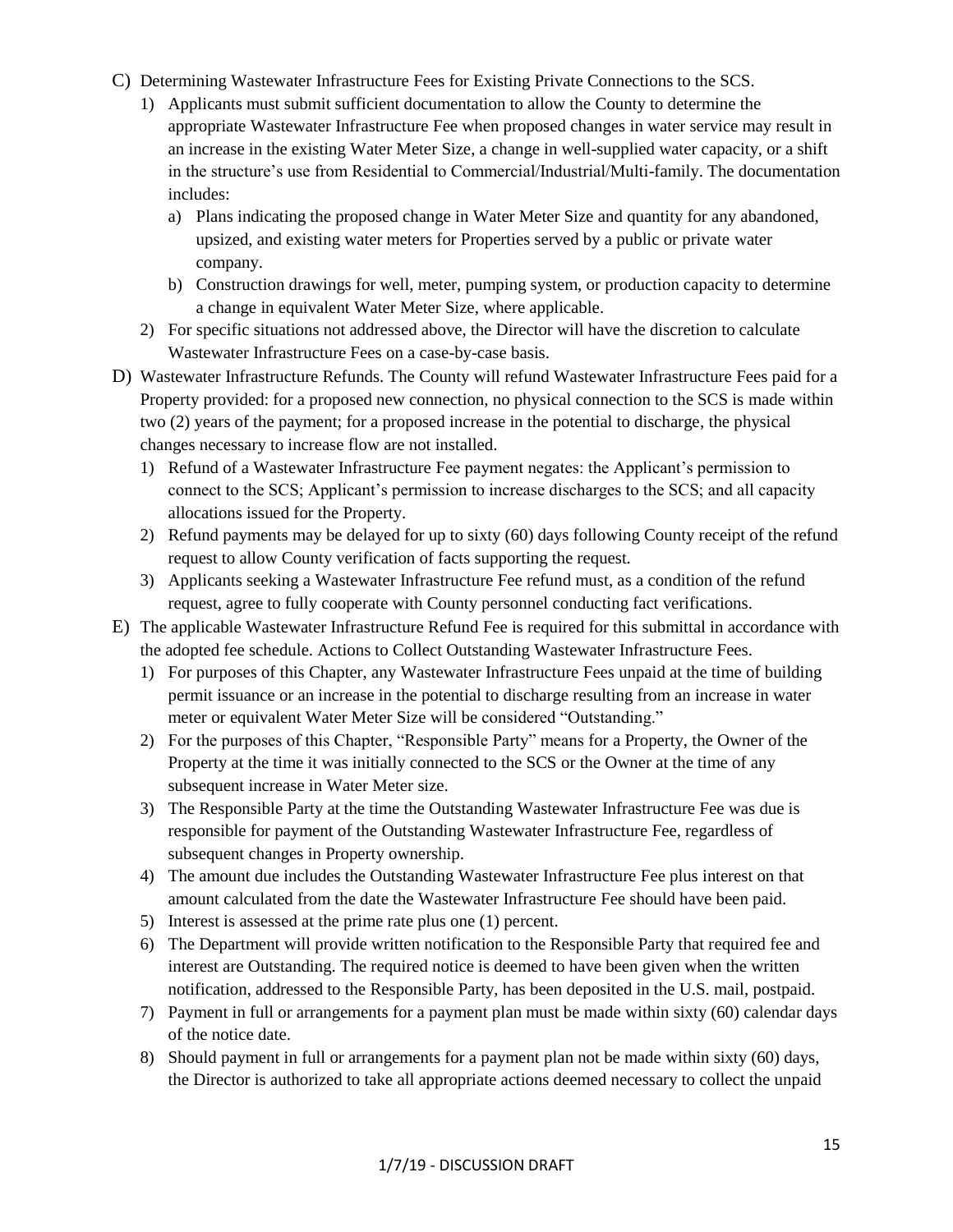amount plus collection costs from the Owner at the time, including, but not limited to, recording a lien on the subject Property or filing suit in Pima County Superior Court.

9) For purposes of this subsection, collection costs are attorney fees and costs plus a fee to cover the County's costs of administering the collection effort. The applicable Wastewater Infrastructure Recovery Fee is required for this submittal in accordance with the adopted fee schedule.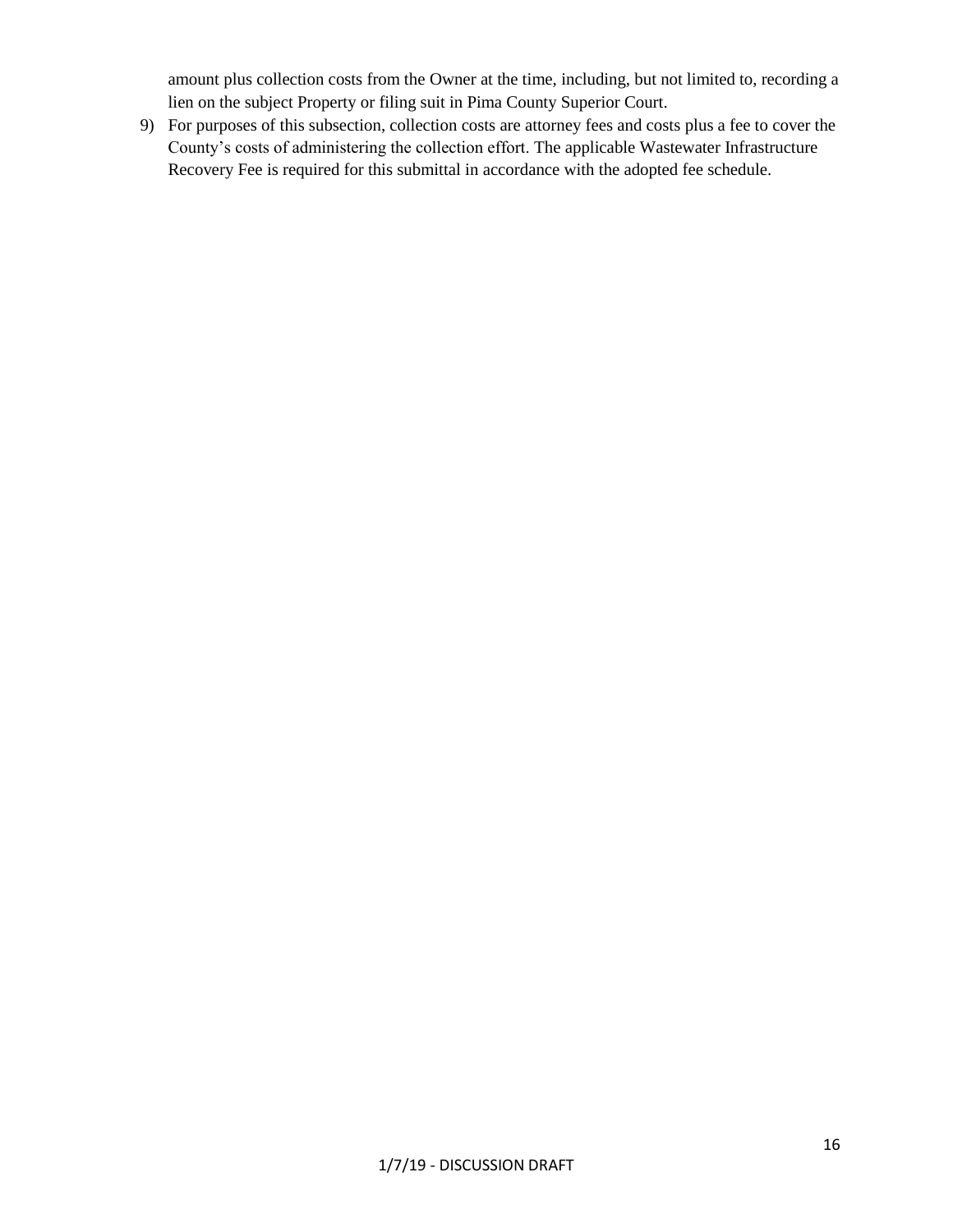## §13.20.450 – Protection of the Existing SCS

## A) Purpose, Scope, and General Requirements

This section provides standards for protection of the SCS from direct or indirect damage or access restriction due to third-party activities. This section does not apply to activities that modify an SCS. Activities that modify an SCS are regulated under §13.20.250.

- B) All discharges to the SCS must comply with the limits and prohibitions of Chapter 13.36 of this Title.
- C) Discharges of swimming pool water to the SCS in excess of fifteen (15) gallons per minute are prohibited unless prior notice has been given to the Department and the Department has determined that the proposed discharge will not harm the SCS or cause any portion of the SCS to exceed its design capacity.
- D) Discharges of stormwater, surface water, and groundwater to the SCS are prohibited.
- E) All activities regulated by this section must fully comply with:
	- a) All requirements of Arizona Administrative Code, Title 18, Chapter 9; and
	- b) All requirements and standards contained in the most recently ratified versions of the Department documents entitled "Engineering Design Standards" and "Standard Specifications and Details for Construction", including all amendments to those documents.
- F) The Director is authorized to develop a Variance process for the Applicant to address deviations from the "Engineering Design Standards" and "Standard Specifications and Details for Construction."
- G) If the Applicant is only requesting access to the SCS for evaluation purposes, then the Department may issue a Public Access Manhole Permit.
- H) A permit will be required for all construction activities in a right-of-way or utility easement if the activity has the potential to impact an SCS. All public or private construction projects within a public right of way or utility easement occurring near an SCS must be reviewed and, if appropriate, permitted by the County prior to the start of construction.
	- 1) To obtain Department review, the Applicant will submit all the appropriate drawings, plans, and construction documents with specifications describing the proposed construction.
	- 2) Following review, the Department will review Applicant's submittal and either:
		- a) Issue a Clearance;
		- b) Reject with comments or require revisions to Applicant's submittal as a condition of Clearance, if the proposed construction may result in any of the following:
			- (i) negative impacts to the operation of, or maintenance access to the SCS;
			- (ii) damage to the SCS; or
			- (iii) increased risk of future damage to the SCS.
	- 3) As a condition of a Clearance, the Department may require an Observation Permit issued by the Department for personnel to witness construction activity occurring in the vicinity of the SCS.
		- a) Activity plans will be valid for two (2) years after the date of Clearance.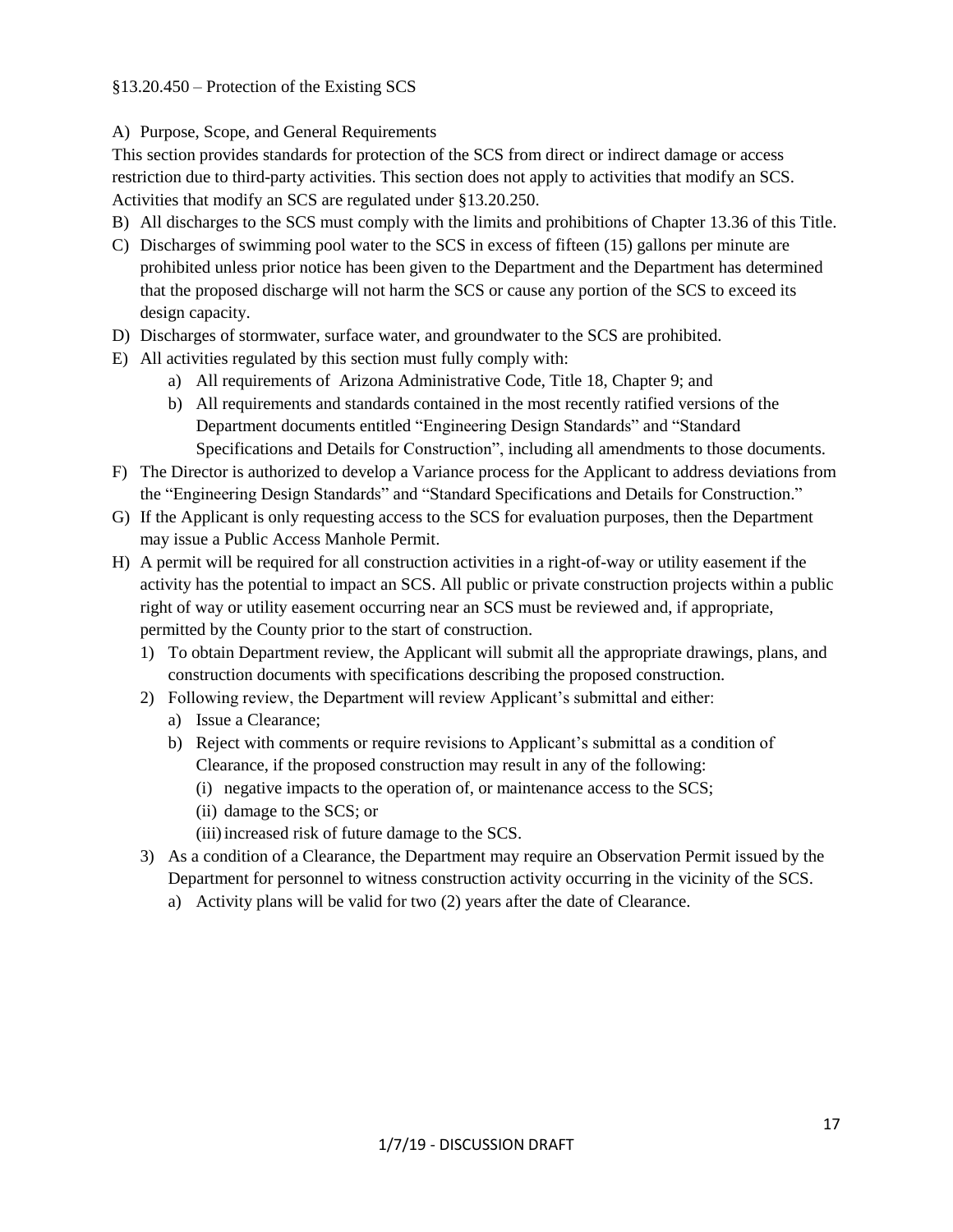#### §13.20.500 System Improvement Construction

- A) Purpose and General Requirements. This Section provides requirements for permitting, constructing, inspecting, and Transferring ownership of privately-owned System Improvements to County ownership as well as Small Activity Construction.
	- 1) As a condition of Transfer to the County, all System Improvements must be designed, permitted, constructed, and inspected in full compliance with the following:
		- a) All requirements of Arizona Administrative Code, Title 18, Chapter 9; and
		- b) All requirements and standards contained in the most recently ratified versions of the Department documents entitled "Engineering Design Standards" and "Standard Specifications and Details for Construction", including all amendments to those documents.
	- 2) The Director is authorized to develop a Variance process for the Applicant to address deviations from the "Engineering Design Standards" and "Standard Specifications and Details for Construction."
	- 3) An Applicant and its Licensed Contractor are jointly and severally liable to County for any damage to the SCS caused by activities by Applicant or its Licensed Contractor when: constructing or operating a System Improvement; or when conducting construction activities near or on the SCS.
	- 4) Discharges Prohibited. Unauthorized discharges to the SCS from a new or modified System Improvement are prohibited prior to Transfer of the System Improvement to the County. An Applicant or Applicant's Licensed Contractor that allows Sewage flow into or through a System Improvement prior to Transfer to the County may be required to clean the affected length of the System Improvement and take any other actions as directed by the Department to restore the interior of the System Improvement to a like-new condition.
	- 5) Prior to any System Improvement construction activity, Applicant must obtain all required permits for construction of the System Improvements and for access to the SCS. During construction of the System Improvements and tapping the SCS, Applicant and its agents will comply with all other state, federal, and local jurisdictional standards and requirements.
	- 6) Indemnification. As a condition of any permit to work within a public right of way or utility easement, Applicant will indemnify, defend and hold harmless the County, its officers, departments, employees, and agents from and against any and all suits, actions, legal or administrative proceedings, claims, demands, or damages of any kind or nature arising out of the exercise of the permit which are attributed to any act or omission of the Applicant, its agents, employees, or anyone acting under its direction, control, or on its behalf. In the event suit will be brought and the County is named as a defendant, all costs for counsel, either house counsel or retained counsel, and any other court costs associated with defending itself will be paid by the Applicant.
- A) System Improvement Construction Permit.
	- 1) Except for activities considered Small Activity Construction, all construction activities related to the installation of System Improvements and the modification of or connection to the SCS are prohibited unless and until the County has issued a System Improvement Construction Permit.
	- 2) To obtain a System Improvement Construction Permit, Applicant must submit the following to the County for review and Approval:
		- a) System Improvement Construction Permit application, if applicable;
		- b) Approved SIP and construction documents, if applicable;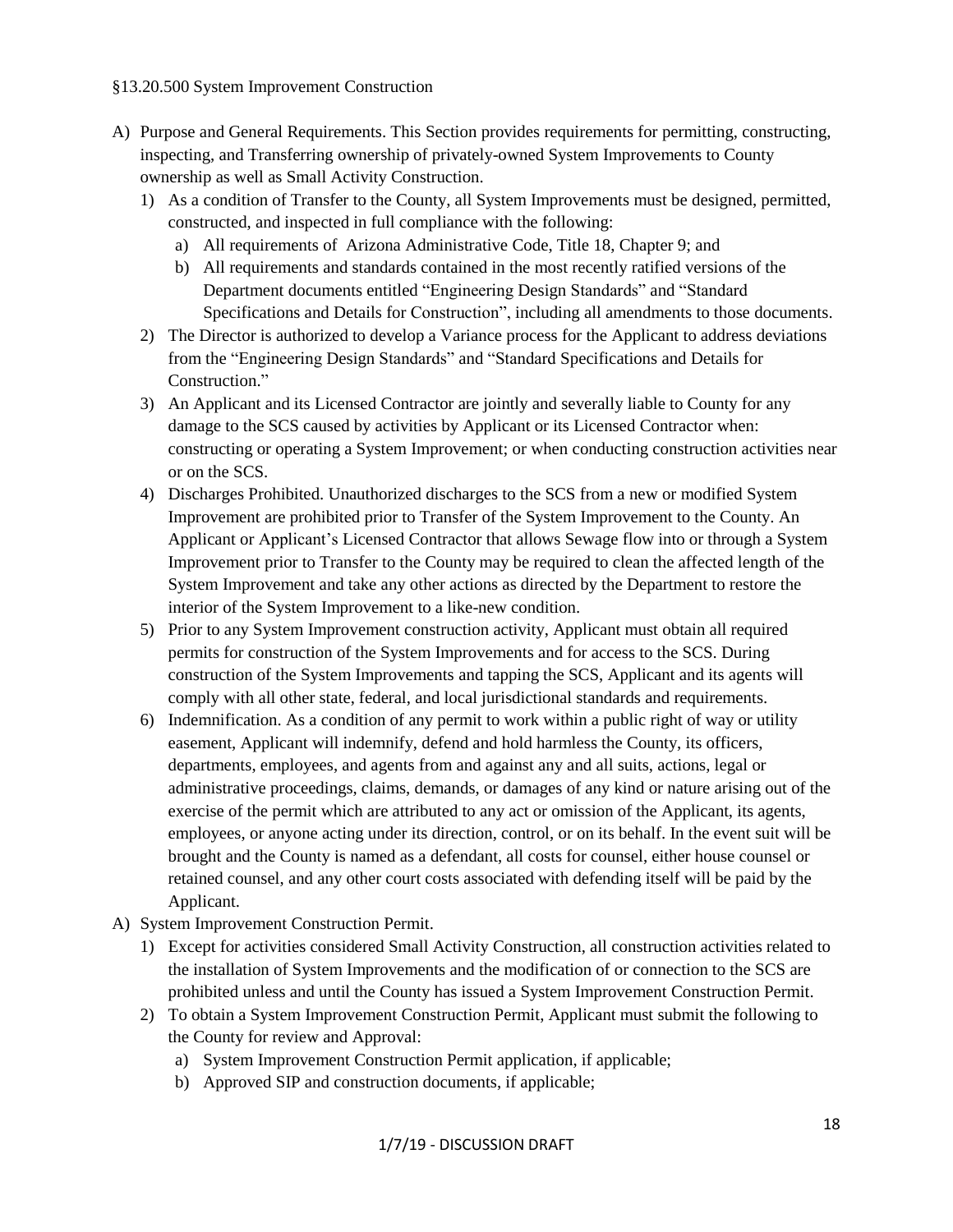- c) A CA issued by ADEQ, if applicable;
- d) A WSA, if applicable; and
- 3) The applicable System Improvement Construction Permit Fees are required for this submittal in accordance with the adopted fee schedule.
- 4) Following application review and Approval, County will issue a permit which is effective for two (2) years following date of issuance.
- 5) If the System Improvement Construction Permit expires, a new submittal is required.
- B) Preconstruction Requirements.
	- 1) Prior to issuance of the Notice to Proceed, Applicant's Licensed Contractor must conduct a preconstruction conference with Department personnel.
	- 2) No construction of permitted System Improvements will commence until the Department issues a Notice to Proceed. To obtain a Notice to Proceed, Applicant's Licensed Contractor will submit the following to the Department for review and Approval:
		- a) The Licensed Contractor's appropriate and valid license issued by the Arizona Registrar of Contractors.
		- b) An itemized, certified bid signed by the Licensed Contractor.
		- c) Certificate of Insurance naming County as an additional insured.
		- d) A construction schedule, if applicable.
		- e) An Approvable flow management plan for any modifications or connections to the SCS.
		- f) Documentation for materials testing, such as sieve analyses, certified for conformance.
		- g) Documentation of backfill density testing procedure, as required.
- D) Construction Requirements.
	- 1) Inspections.
		- a) System Improvement construction will be inspected and tested in accordance with the applicable methods and standards. Work that does not meet Standards Specifications and Details for Construction of the Approved SIP will be rejected.
		- b) During the construction of the System Improvement, the Licensed Contractor will provide access to the trench and installed pipe to allow for inspections by the Department.
	- 2) Field Changes. The Licensed Contractor will notify the Department of any field change required during construction. The Department will determine whether the field change is de minimis or a Reportable Field Change. A Reportable Field Change will require a resubmittal of the SIP.
	- 3) Stop Construction Order. "Stop Construction Order" means a verbal or written order given to the Licensed Contractor's senior on-site representative. When just cause requires the County to: protect public health or safety or the state of the environment; prevent the introduction of unallowable (in type and/or quantity) foreign material into the SCS to the detriment of the SCS or its ability to convey or treat Sewage; prevent the immediate introduction of any surface water to the SCS; prevent damage to SCS from construction activities, the County is empowered to issue a Stop Construction Order. The Licensed Contractor's failure to comply with a stop construction order may result in a judicial action for injunctive relief.
	- 4) Mechanical Plug. Until a DA is issued by the appropriate agency, a properly sized and fullyinflated plug must be installed in the System Improvements following a tap into the SCS and must, at all times, properly maintained to ensure that there is no flow from the System Improvements into the SCS. The plug must be properly marked with the Licensed Contractor's identification information.
- E) Post-Construction Testing.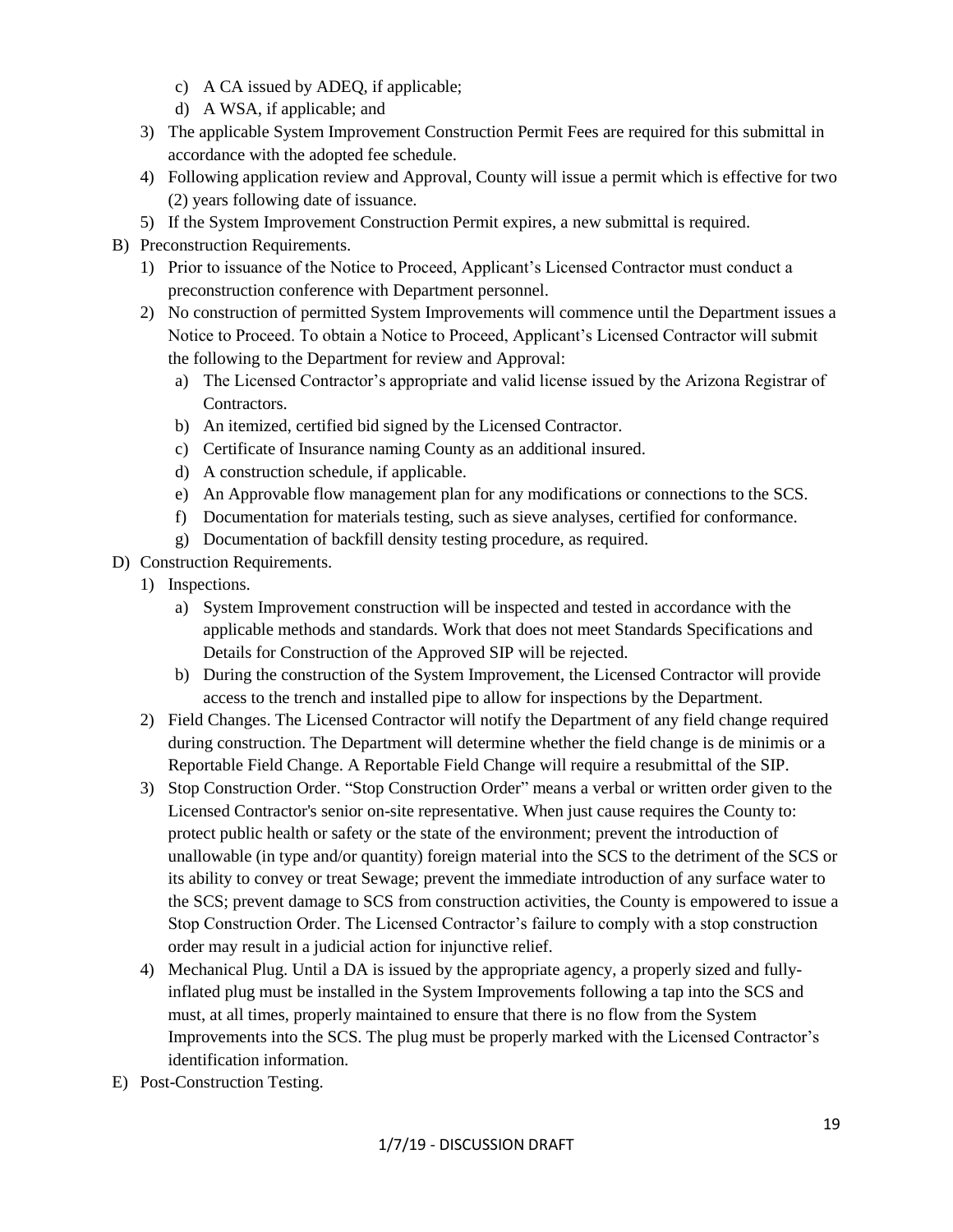- 1) The System Improvements will be cleaned by the Licensed Contractor prior to testing and CCTV inspection by the Department. Material cleaned from construction and installation will not be permitted to discharge to the downstream receiving SCS.
- 2) A representative of the Department must be present to observe the testing.
- 3) The System Improvements will be inspected by CCTV unless the length of the pipe is visible and this requirement is waived by the Department.
- 4) A fee for the initial CCTV inspection is included in the System Improvements Construction Permit.
- 5) If the System Improvements fail the initial CCTV inspection, the Licensed Contractor may be required to contract and pay for all subsequent CCTV inspections at its own expense.
- F) Transfer of System Improvements.
	- 1) As a condition of Transfer to the County, a DA must have been issued and the Applicant must submit the following documents to the Department:
		- (i) All As-Built Drawings, test results, operation manuals for Wastewater pumping systems and other ancillary equipment, and all other relevant documentation.
		- (ii) Bill of Sale.
		- (iii) Fully complete ADEQ 4.01 General Permit Notice of Transfer.
		- (iv) Affidavit of Cost signed and certified as correct by Applicant.
		- (v) A warranty guaranteeing, to County's benefit, all work will be free from any defects due to poor workmanship or materials for a period of one (1) year from the date of Transfer to the County.
- G) Small Activity Construction Permit.
	- 1) To obtain a Small Activity Construction Permit from the Department, Applicant must submit the following:
		- a) Small Activity Construction Permit application;
		- b) Approved construction documents;
		- c) Evidence that its contractor holds a valid Contractor's License;
		- d) Certificate of Insurance; and
		- e) Proof of Small Activity Construction Permit fee payment. The applicable Small Activity Construction Permit Fee is required for this submittal in accordance with the adopted fee schedule.
	- 2) Following application review and Approval, Department will issue a Small Activity Construction Permit which is effective for six (6) months following date of issue. If the Small Activity Construction Permit expires, a new submittal is required.
	- 3) During construction authorized by a Small Activity Construction Permit, Applicant's Licensed Contractor must comply with the following:
		- a) Mechanical plug(s) must be installed, as necessary, in the Private Sewage System to ensure an SSO does not occur:
		- b) During construction, the Licensed Contractor will provide access to the trench for inspection of the Service Lateral tap and manhole and pipe work by the Department. Additional access may be required based on construction;
		- c) Special submittals may be required by the Department during construction, including but not limited to information concerning materials, equipment, and construction procedures;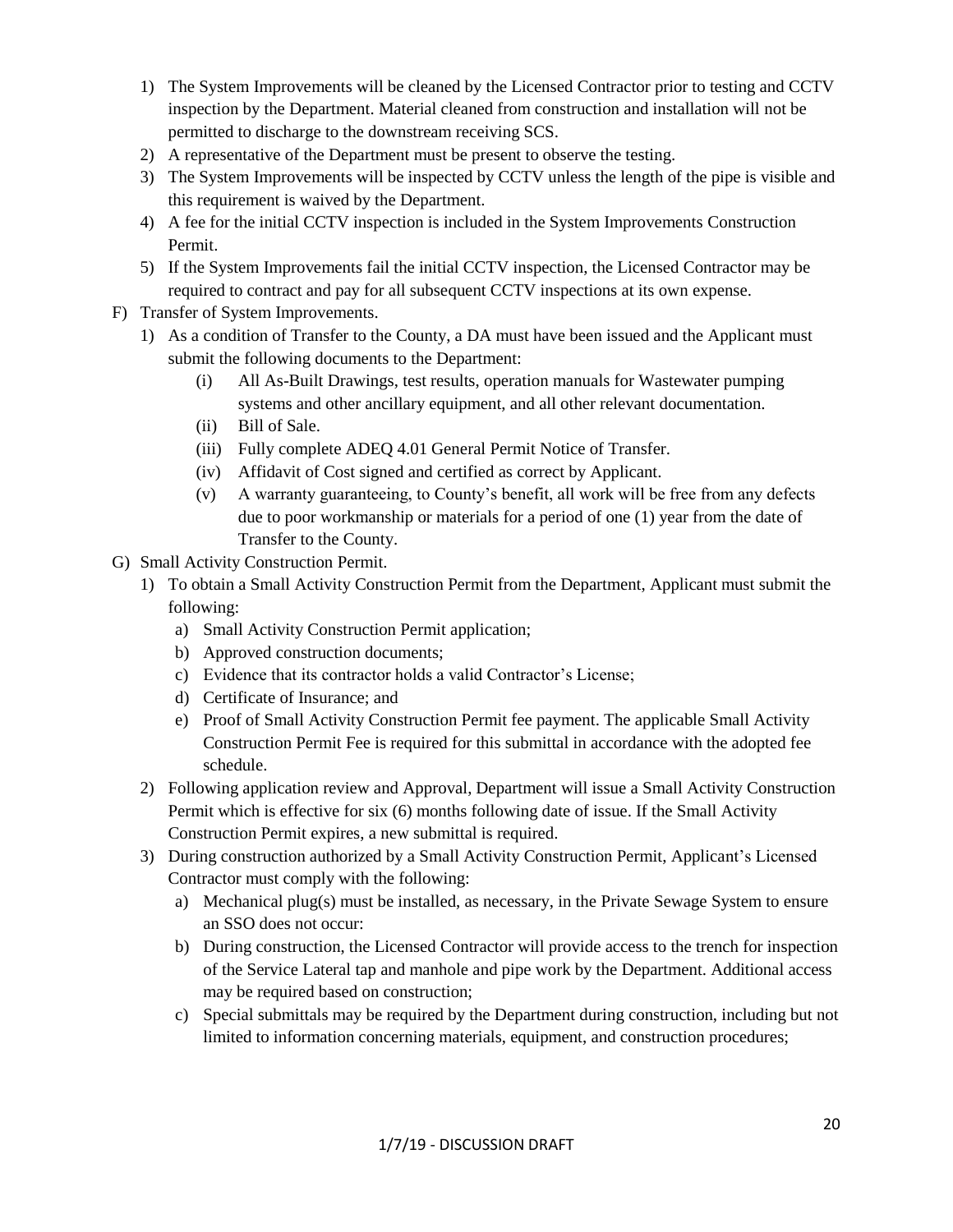- 4) The permitted work will be inspected and tested in accordance with the applicable methods and standards. Work that does not meet Standards Specifications and Details for Construction of the Approved construction documents will be rejected.
- 5) The Licensed Contractor will notify the Department of any field change required during construction. The Department will determine whether the field change is De Minimis or a Reportable Field Change. A Reportable Field Change will require a resubmittal of the record drawing.
- 6) Stop Construction Order. When just cause requires the County to protect public health or safety or to prevent damage, the County is empowered to issue a stop construction order. The Licensed Contractor's failure to comply with a stop construction order may result in a judicial action for injunctive relief.
- 7) As-built Drawings. At the completion of construction, the Applicant or its Licensed Contractor will submit to the Department As-built Drawings and test results, if applicable.
- 8) Warranty. Applicant will warrant all work will be free from any defects due to poor workmanship or materials for a period of one (1) year from date of Transfer to the County. During the warranty period, the Applicant will make necessary repairs to correct the defects as determined by the County at Applicant's sole expense.